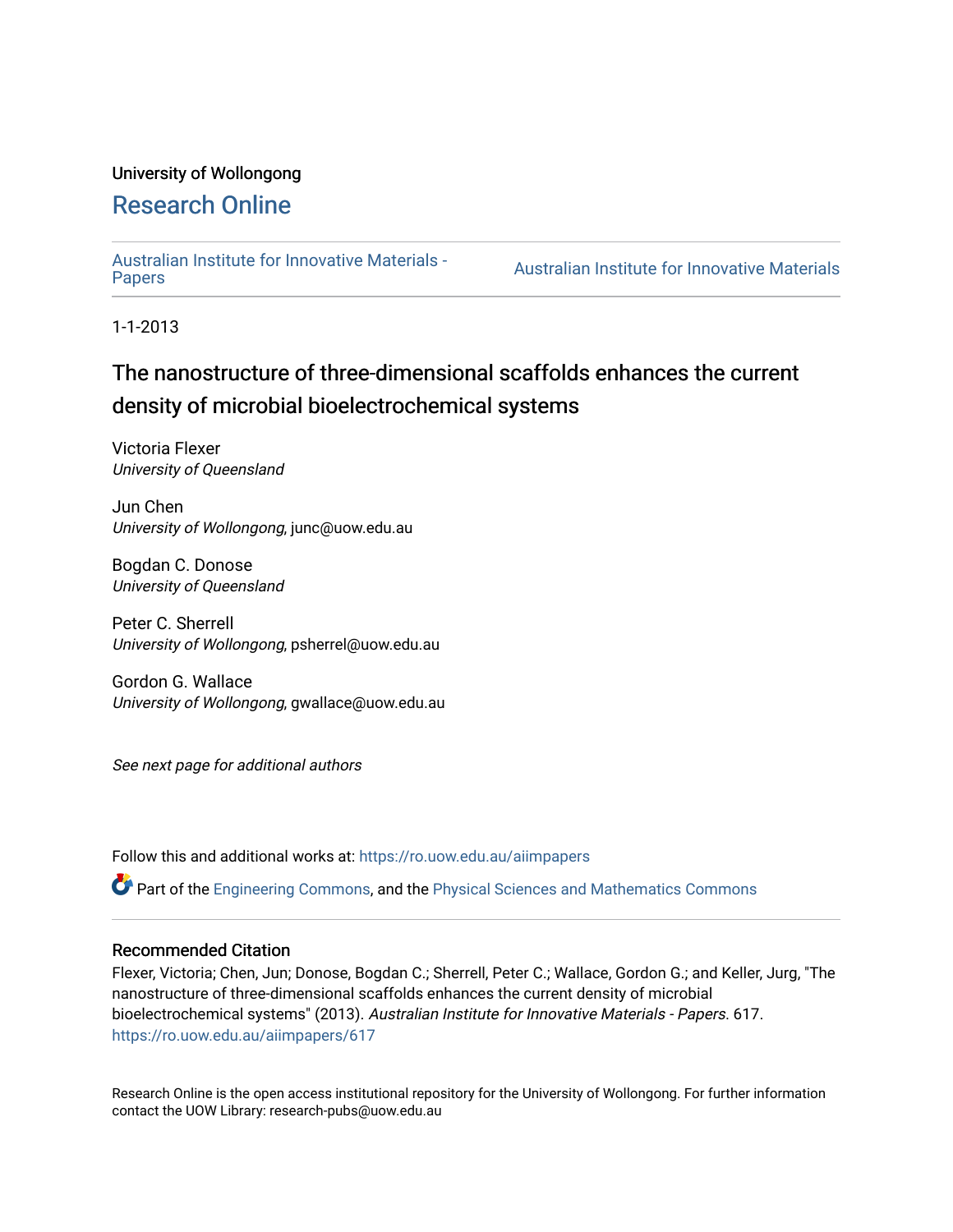# The nanostructure of three-dimensional scaffolds enhances the current density of microbial bioelectrochemical systems

# Abstract

Bioelectrochemical systems encompass a range of electrochemical systems wherein microorganisms are used as biocatalysts. These range from classical microbial fuel cells to novel microbial electrosynthesis processes. The future of practical applications relies on increased performance. In all cases the development of new electrode materials is essential to overcome the low current densities of bioelectrochemical systems. Here we describe a new biocompatible, highly conductive three-dimensional scaffold electrode, NanoWeb-RVC, with a hierarchical porous structure, synthesized by direct growth of carbon nanotubes on a macroporous substrate. The nanostructure of these electrodes enhances the rate of bacterial extracellular electron transfer while the macrostructure ensures efficient mass transfer to and from the electrode surface. NanoWeb-RVC electrodes showed a current density of  $(6.8 \pm 0.3)$  mA cm-2, almost three times higher than a control electrode with the same macroporous structure but lacking the nanostructure. This current density is among the highest reported to date for a microbial bioanode.

## Keywords

systems, scaffolds, bioelectrochemical, microbial, density, nanostructure, three, current, dimensional, enhances

## **Disciplines**

Engineering | Physical Sciences and Mathematics

#### Publication Details

Flexer, V., Chen, J., Donose, B. C., Sherrell, P. C., Wallace, G. G. & Keller, J. (2013). The nanostructure of three-dimensional scaffolds enhances the current density of microbial bioelectrochemical systems. Energy and Environmental Science, 6 (4), 1291-1298.

## Authors

Victoria Flexer, Jun Chen, Bogdan C. Donose, Peter C. Sherrell, Gordon G. Wallace, and Jurg Keller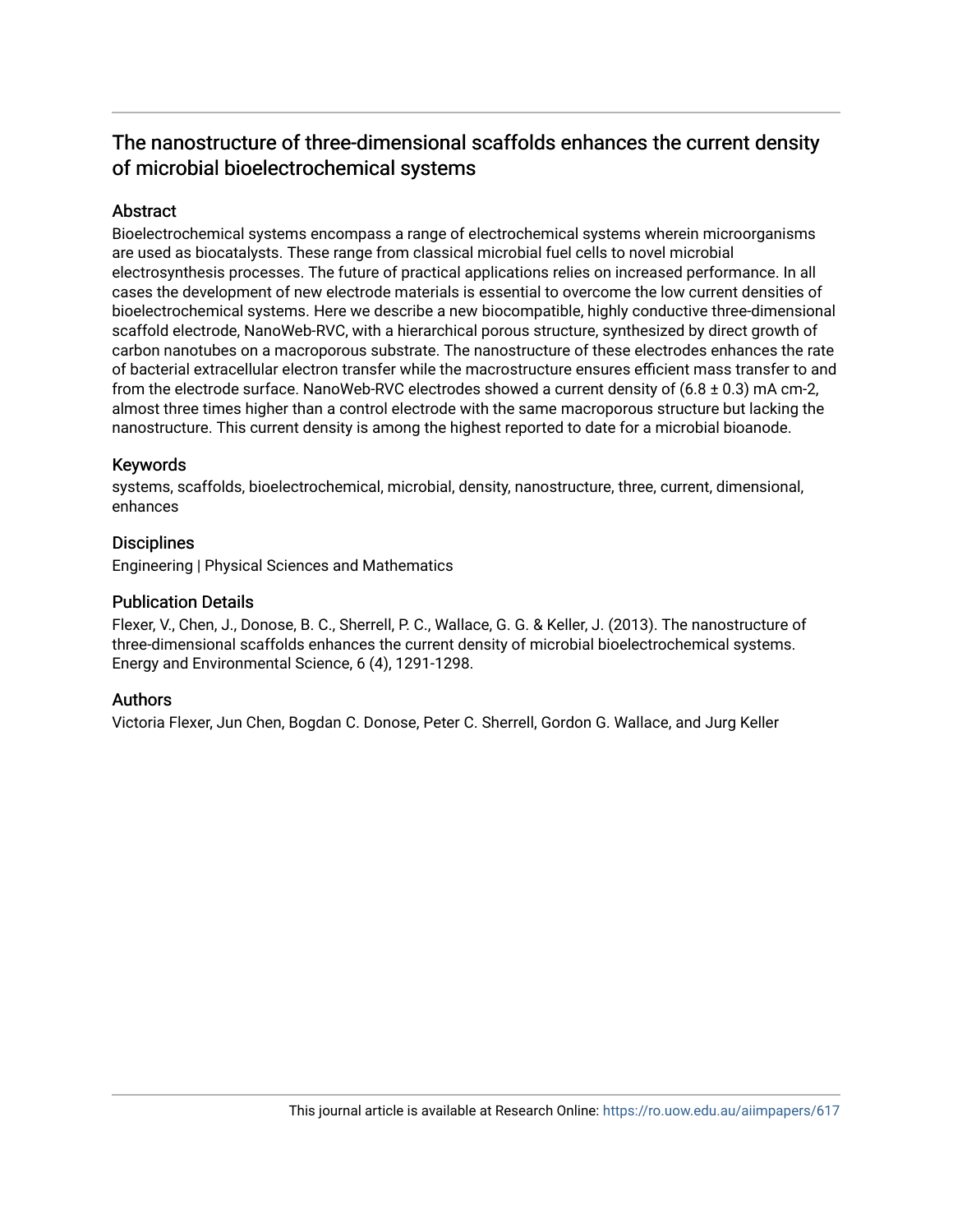# The nanostructure of three-dimensional scaffolds enhances the current density of microbial bioelectrochemical systems

Victoria Flexer<sup>\*,1</sup>, Jun Chen<sup>2</sup>, Bogdan C. Donose<sup>1</sup>, Peter Sherrell<sup>2</sup>, Gordon G. Wallace<sup>2</sup>, Jurg *Keller<sup>1</sup>*

1- The University of Queensland, Advanced Water Management Centre, Level 4, Gehrmann Building (60), Brisbane, QLD 4072, Australia

2- ARC Centre of Excellence for Electromaterials Science, Intelligent Polymer Research

Institute, AIIM Facility, Innovation Campus, University of Wollongong, NSW, 2522,

Australia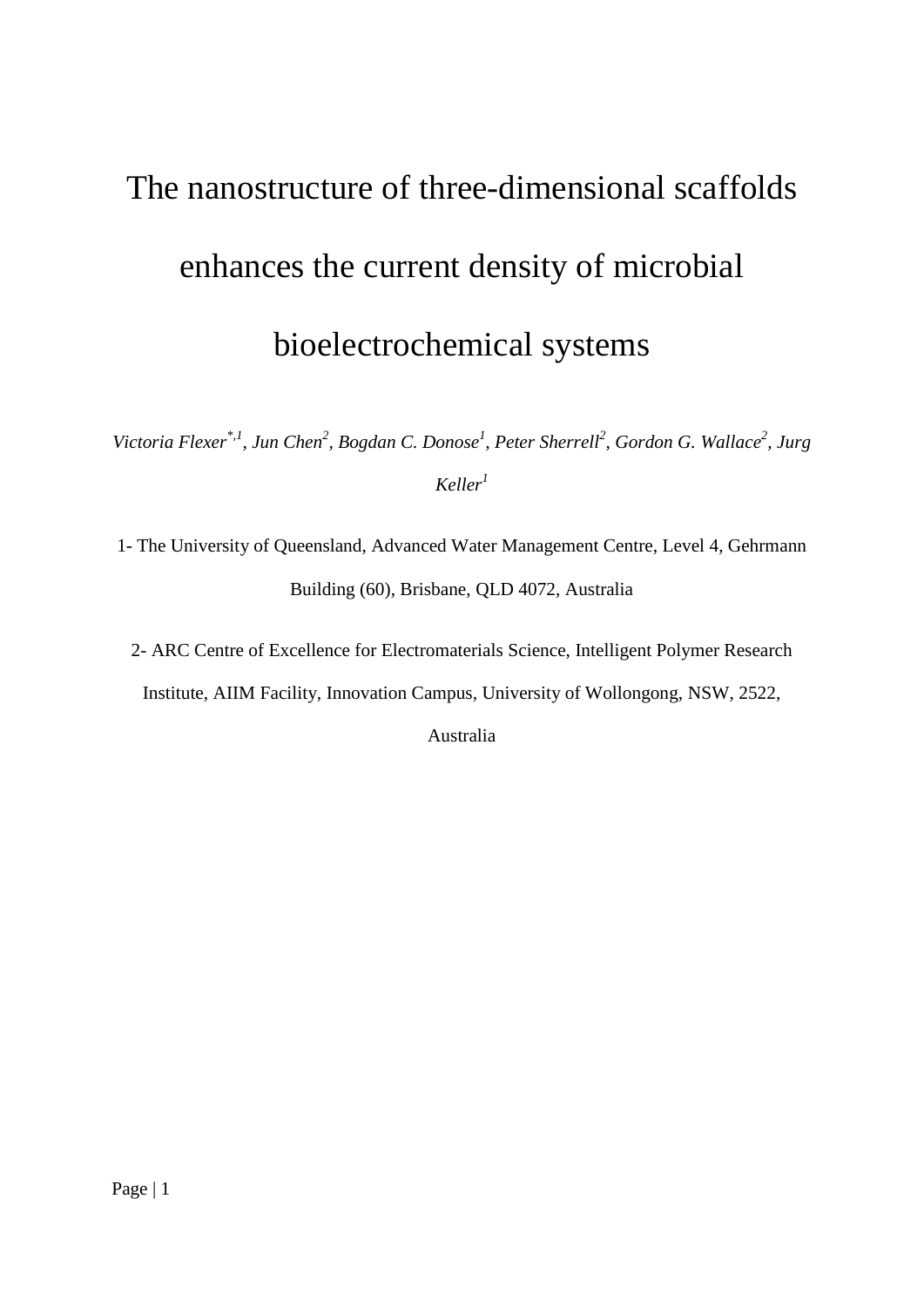ABSTRACT. Bioelectrochemical systems encompass a range of electrochemical systems wherein microorganisms are used as biocatalysts. These range from classical microbial fuel cells to novel microbial electrosynthesis processes. The future of practical applications relies on increased performance. In all cases the development of new electrode materials is essential to overcome the low current densities of bioelectrochemical systems. Here we describe a new biocompatible, highly conductive three-dimensional scaffold electrode, NanoWeb-RVC, with a hierarchical porous structure, synthetised by direct growth of carbon nanotubes on a macroporous substrate. The nanostructure of these electrodes enhances the rate of bacterial extracellular electron transfer while the macrostructure ensures efficient mass transfer to and from the electrode surface. NanoWeb-RVC electrodes showed a current density of  $(6.8 \pm 0.3)$  $mA$  cm<sup>-2</sup>, almost three times higher than a control electrode with the same macroporous structure but lacking the nanostructure. This current density is among the highest reported to date for a microbial bioanode.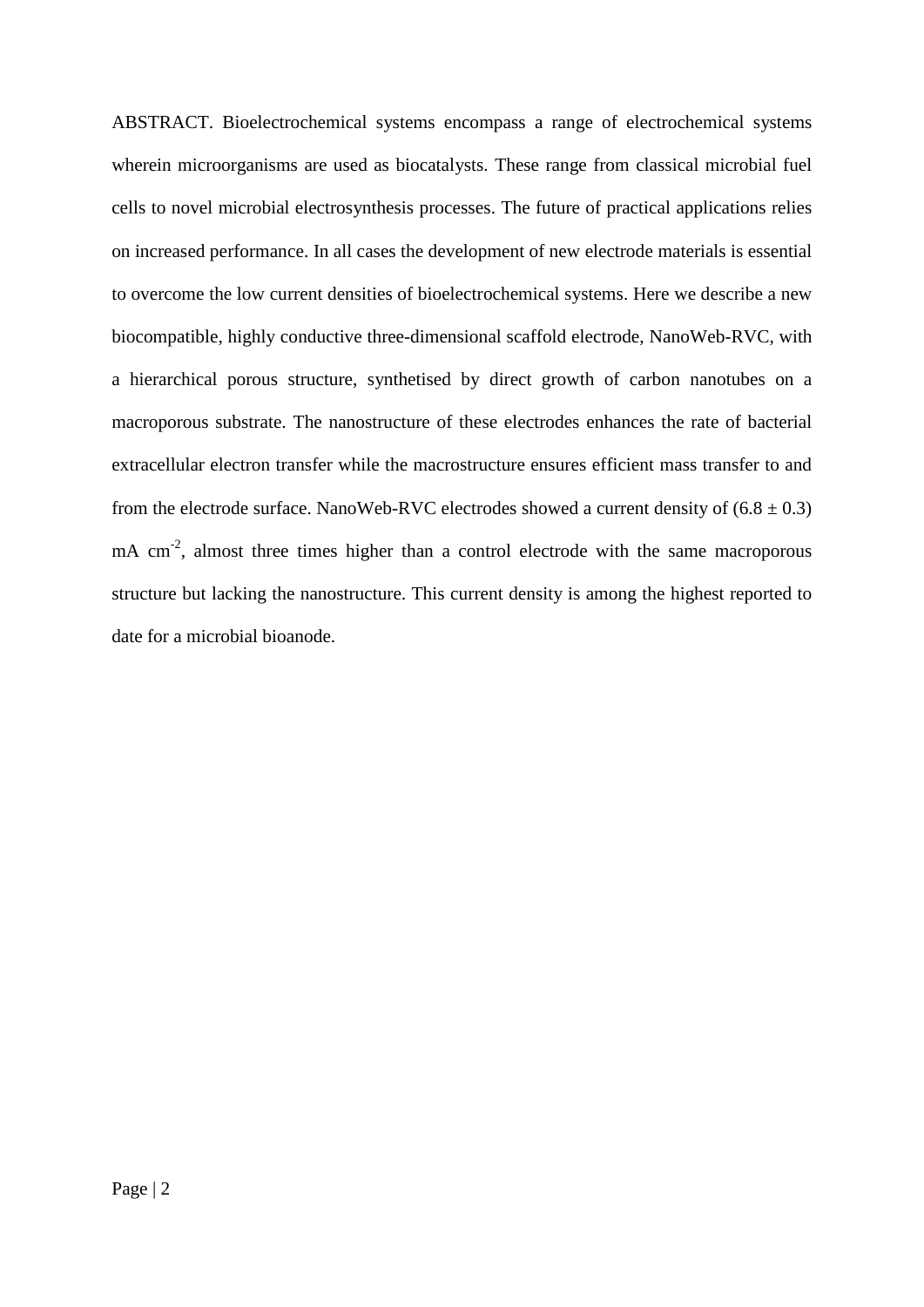#### **Introduction**

In microbial bioelectrochemical systems, whole cells are used as biocatalysts to catalyse oxidation and/or reduction reactions.<sup>1-4</sup> Microbial fuel cells are the classical and more widely studied example of bioelectrochemical systems, performing the double task of wastewater treatment and electricity generation. In a typical microbial fuel cell, the anode is used to harvest electrons from wastewater while oxidising organic pollutants. More recently, the concept has been extended to the possibility of generating higher value products than electricity.<sup>[5](#page-24-1)</sup> In microbial electrolysis cells, electrons are used as reducing power at the cathode to drive the microbial metabolism and create valuable products.<sup>5</sup>

The viability of prospective applications of microbial bioelectrochemical systems is highly dependent on performance improvements, particularly increased electrical currents.<sup>[6-8](#page-24-2)</sup> Current production is dependent on the microbial consortia, bioelectrochemical reactor design, and electrode materials, among other factors.<sup>8</sup> While the first two key characteristics have been widely researched for more than a decade, until very recently, most of the work on bioelectrochemical systems used only commercially available carbonaceous materials, $1, 9, 10$  $1, 9, 10$  $1, 9, 10$ such as carbon felt, carbon cloth, carbon paper, graphite granules or rods, etc. Synthesis and design of new electrode materials, purposely built with bioelectrochemical applications in mind is only very recent.<sup>6, [11-21](#page-24-6)</sup> The classical approach in research on prospective electrode materials aims at increasing the active surface area available for biofilm growth. On the other hand, another strategy aims at designing materials with specific properties that will improve the bacteria-electrode interaction, especially the rate of electron transfer, to enhance the activity of the biofilms.

Page | 3 It has already been predicted that a current increase beyond 1 mA  $cm^{-2}$  will be limited by the transfer of substrate and the removal of  $H^+$  at flat electrodes.<sup>[22-24](#page-24-7)</sup> In this category, we also include rough electrodes, *i.e.* electrodes with roughness features below the micron scale.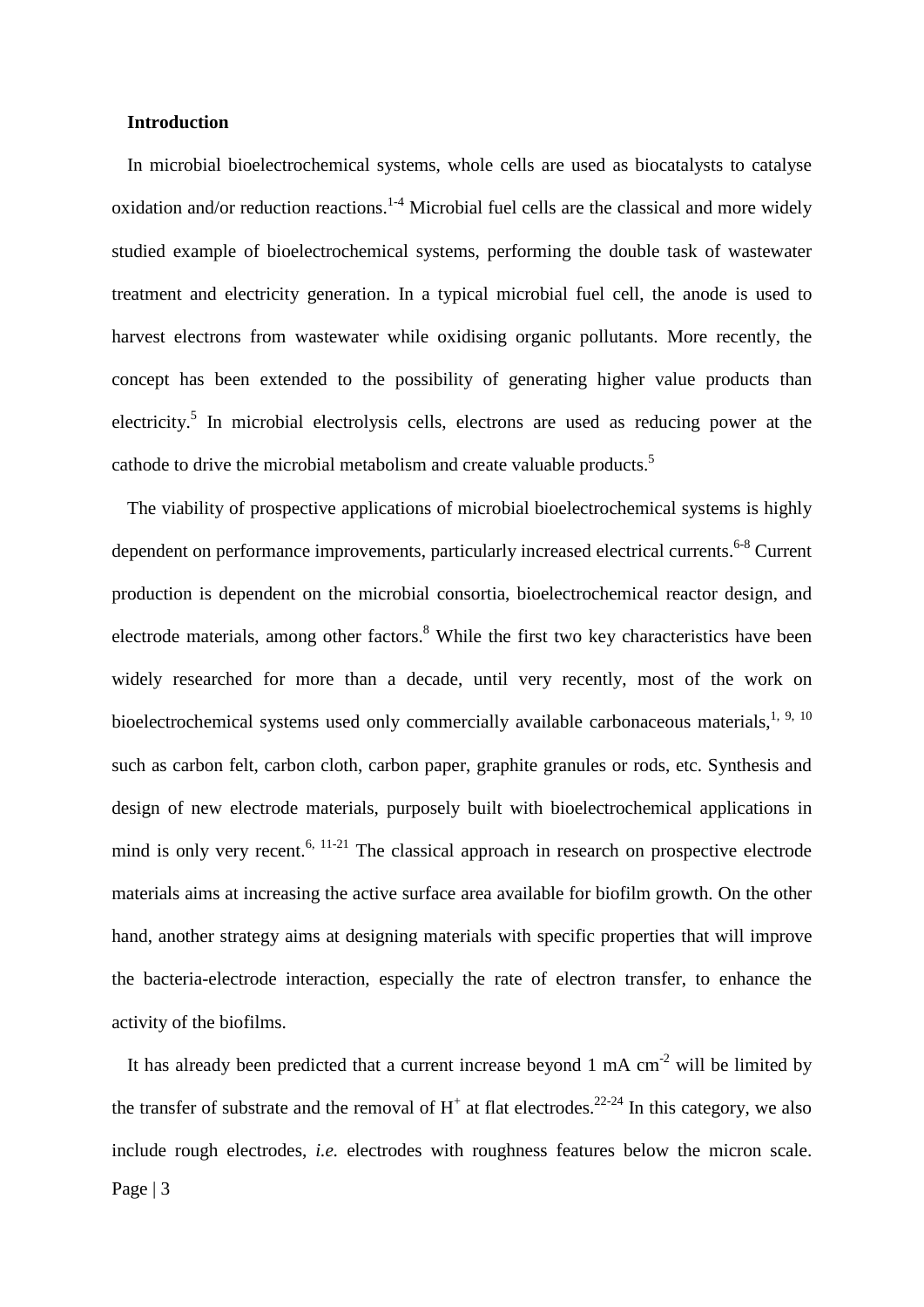Therefore, it would be a great advantage if three-dimensional anodes and cathodes could be employed for the construction of bioelectrochemical systems, as it is already common practice for classical fuel cells. Here, we refer to true three-dimensional electrodes, where all three geometric dimensions are of the same order of magnitude, and where bacteria will be able to develop in the interior of the three-dimensional structure, as opposed to rough electrode surfaces or dense fibrous material such as carbon felt. Considering the predicted mass-transfer limits mentioned above, these new three-dimensional materials should bear macropores at least in the tens of micrometre scale that would allow for efficient mass transport. Ideally, electrodes should bear multidirectional pores, to maximise fluid flow towards and out of the pores.  $25, 26$  $25, 26$ 

In addition to ensuring efficient mass transfer to and from the electrode surface, the macroporosity will drastically increase the accessible surface area of the electrode and therefore the microbial loading level, allowing for a maximization of the current. Reticulated vitreous carbon (RVC) is a commercially available cheap material composed solely of vitreous carbon. It is an open-pore foam material of honeycomb structure, with an exceptionally high void volume (between 90 and 97% depending on porosity, defined as pores per inch, ppi). RVC shows all the intrinsic properties of vitreous carbon, most notably for our application, high electrical conductivity.<sup>27</sup> It has been extensively used in the field of electrochemistry, though not very often in microbial bioelectrochemical systems.<sup>9, [28,](#page-25-0) [29](#page-25-1)</sup>

Page | 4 Carbon nanotubes (CNT), having a high electroactive surface area, extremely high conductivity and useful mechanical properties,  $30$  are very promising candidates to be incorporated into microbial bioelectrochemical devices. Recently, several authors have reported the coating of different scaffold materials with carbon nanotube inks and produced promising current densities.<sup>[14-18,](#page-24-11) [31](#page-25-3)</sup> In an innovative approach to avoid the need of coating surfaces with CNT, a new method was recently developed to directly grow carbon nanotube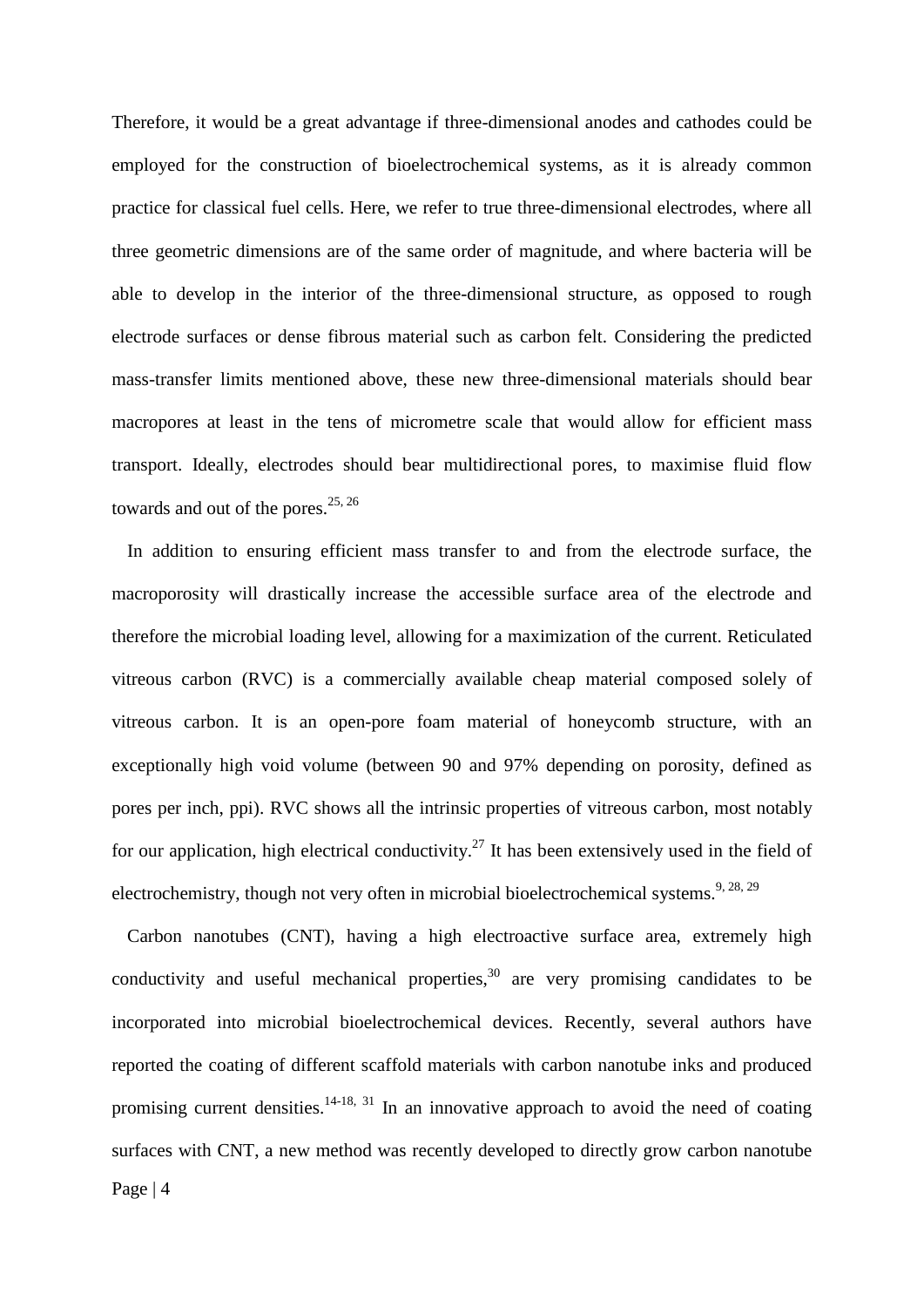networks on any type of substrate. This is achieved by modifying the generally employed route of chemical vapour deposition (CVD) synthesis.<sup>30, [32](#page-25-4)</sup> The so called CNT NanoWeb comprises entangled multi-wall carbon nanotubes integrated onto an underlying conductive carbon layer. $30, 32$  $30, 32$ 

Here we report on a new prospective microbial electrode material bearing a hierarchical porous structure, NanoWeb-RVC, where CNT NanoWeb were directly grown on a reticulated vitreous carbon (RVC) scaffold. The results show that the new electrode material combines the advantages of both CNT NanoWeb and an open three-dimensional scaffold. The biofilm is formed on top of the CNT texture structure. The improved bioanode performance suggests that the CNT NanoWeb not only improves the bacterial attachment to the electrode surface but also enhances the extracellular electron transfer.

#### **Results and discussion**

In figure 1, we can see that the SEM images of the NanoWeb-RVC electrode mirror the macroporous pure RVC structure. The NanoWeb appears as a fine "fur" or roughness on the surface, in clear contrast to the flat unmodified RVC. It clearly shows the CNT NanoWeb had been successfully deposited onto the RVC surface without damaging its original macroporous structure, which is critical for the subsequent biofilm formation. The high magnification SEM image of the grown NanoWeb surface shows an entangled array of fine carbon nanotubes with an average diameter of about 60 nm. In addition, photographic images of RVC before and after the CNT NanoWeb modification also demonstrate the clearly visible colour change from silver-black (pure RVC, showing the characteristic glow of vitreous carbon) to darkblack (NanoWeb modified RVC). Raman spectroscopy of the NanoWeb showed typical peaks at 1325 cm<sup>-1</sup> and 1588 cm<sup>-1</sup> (respectively D band and G band), indicating that the top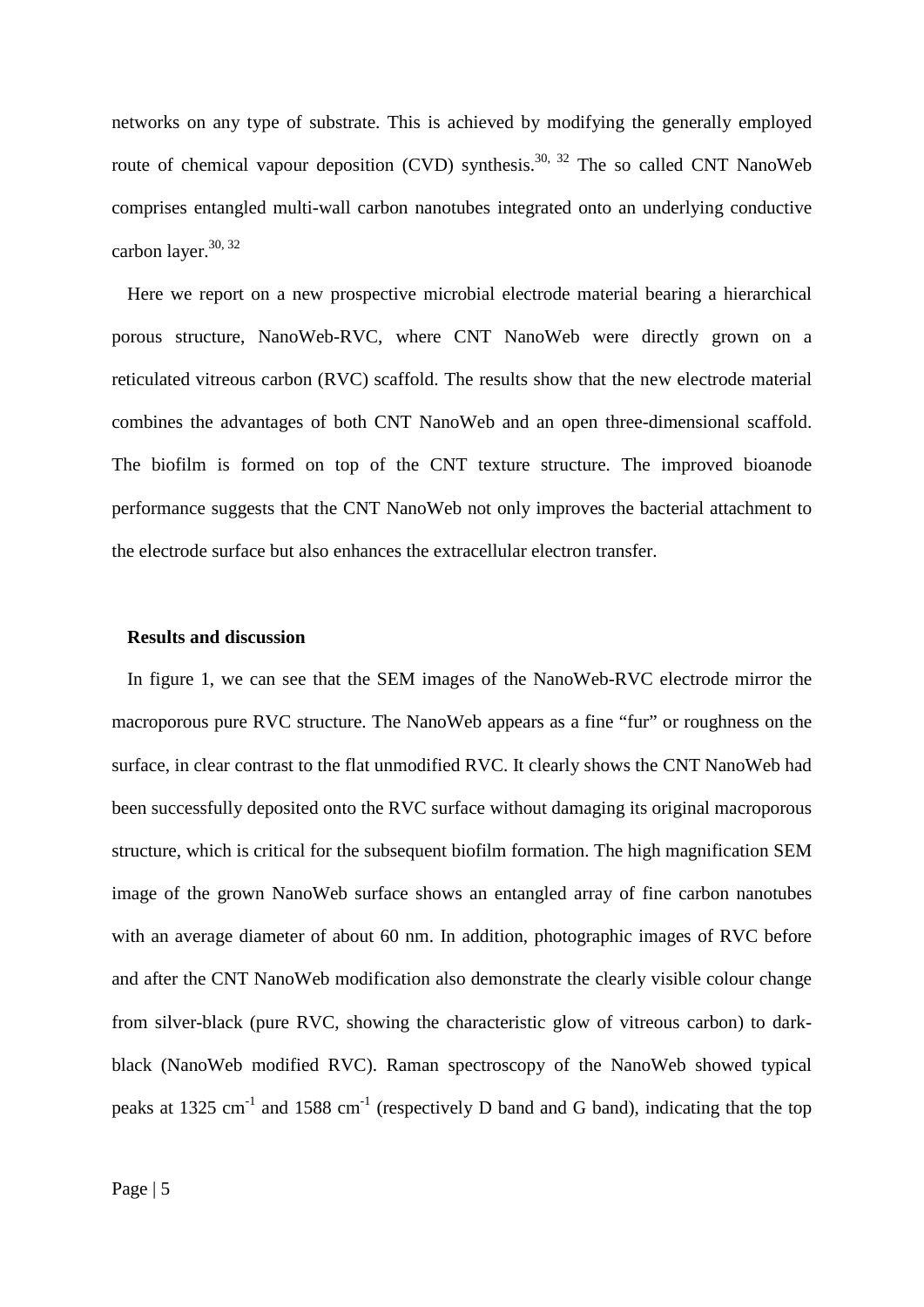tangled array structure consists of multi-walled carbon nanotubes (see Figure S1 in Supporting Information).

The thick line in Figure 2 shows the catalytic current development from time of inoculation with anodic effluent from an existing BES reactor for a NanoWeb-RVC electrode. The electrode's geometrical dimensions are (10 x 10 x 6.6) mm thick, *i.e.* a true three-dimensional electrode as previously defined. Experiments were run at room temperature, with acetate as the sole organic feed source. The reported current values have been normalized by the projected surface area of the electrode  $(1 \text{ cm}^2 \text{ footprint})$ . Experiments were carried out under very mild magnetic stirring of the solution, with no direct forced flow through the electrode. Catalytic current started to develop after 4 days. After 7 days, the magnetic stirring rate in the reactor was increased from 100 RPM to 250 RPM, which translated in a much faster current increase. After 11 days, the current appeared to have reached a stationary value, but when the magnetic stirring was accelerated again (to 500 RPM) the current continued to increase. 36 hours later, the current seemed to stabilize again. We increased the magnetic stirring once more, but the signal became too noisy and the stirring rate was reduced to 300 RPM. The current remained almost constant for 3 days, and then it sharply decreased due to substrate depletion in the batch reactor. The current picked up again quickly after the media was replaced with fresh anolyte. The catalytic current reached a maximum of 6.8 mA  $cm<sup>-2</sup>$ . This value translates to 10.3 mA  $cm^{-3}$ , when normalized to the electrode volume. This high current density was reproduced in an independent second run, *i.e.* a new electrode was studied with new inoculum in the same reactor after completion of the first experiment. The maximum current density was within 5% of that shown in Figure 2, though the current development profile was somewhat different, which is not uncommon for mixed-culture microbial systems.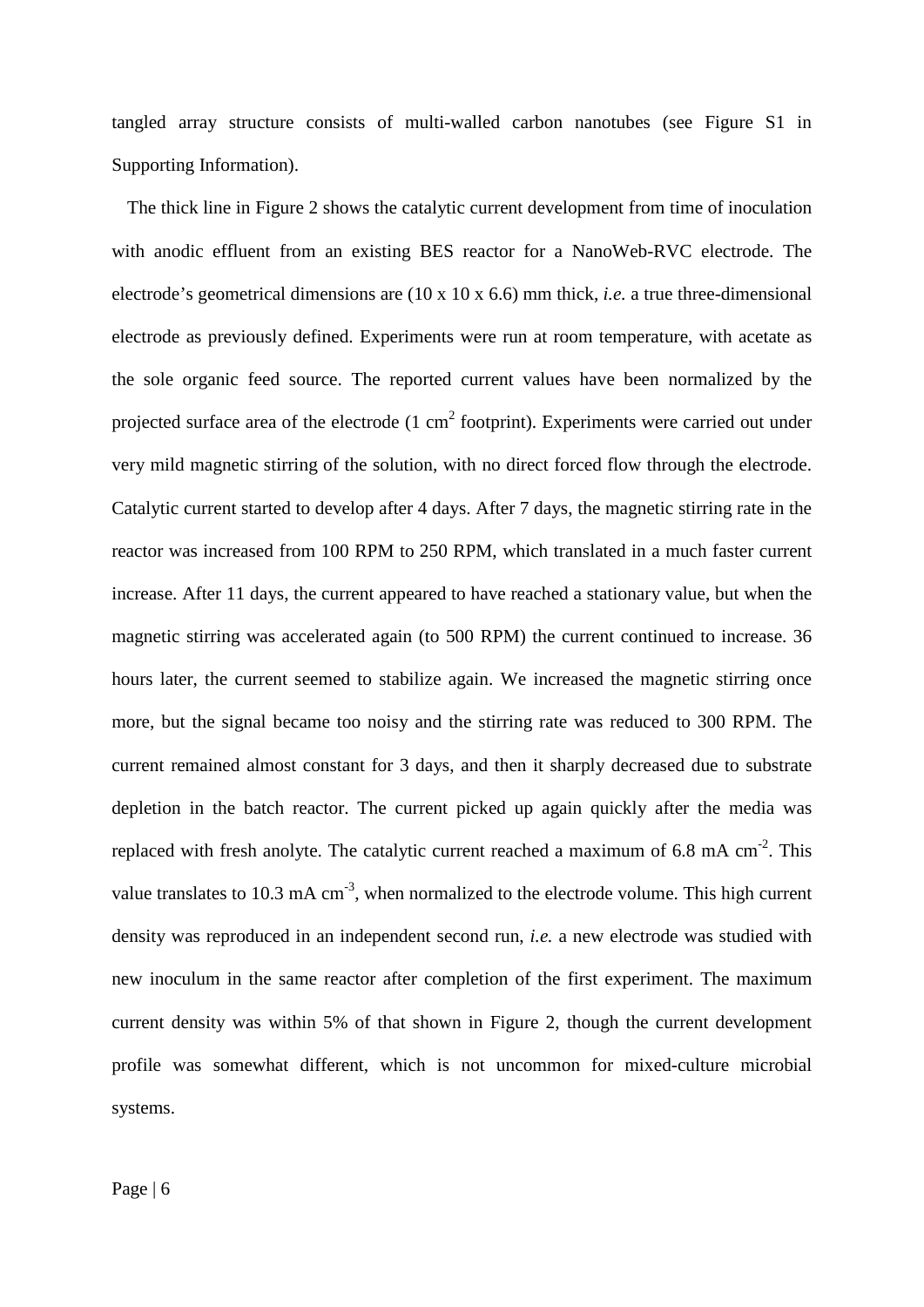We also performed analogous experiments with a control material. We used bare reticulated vitreous carbon (RVC), without the carbon nanotube or any other modifications. The current vs. time profile shown in Figure 2 (thin line) is similar to that of NanoWeb-RVC, though of much lower magnitude. The experiment took slightly longer to arrive to the maximum catalytic current, which was nearly three times lower than the corresponding maximal current of the NanoWeb RVC.

Page | 7 At the end of the chronoamperometry experiment, the RVC-NanoWeb electrode showed a distinctive reddish colour throughout, see Figure 3A. This is attributed to the uniform biofilm coverage and suggests the presence of cytochromes. When the electrode was broken into several pieces, the reddish colour was observed as well in the interior of the electrode sample, indicating that the biofilm had developed both on the outside and the inside of the threedimensional scaffold. SEM images of the outside or the inside of the three-dimensional scaffold are almost identical, all of them showing consistent and uniform biofilm development. Figures 3B to 3D show images of the biofilm developed at the interior of the three-dimensional scaffold. Figure 3B and 3C show that the biofilm covers the entire available electrode surface, generating a thick and continuous biofilm. The biofilm is covering the electrode surface without clogging the pores, *i.e.* maintaining the open structure that is needed to achieve good mass transfer between the liquid and the biofilm/electrode. Figure 3D is an image of a partially broken and lifted biofilm, while Figure 3E shows a broken arm of the scaffold where we can distinguish the backbone of the RVC, the NanoWeb structure, and the biofilm. In Figure 3F individual microbial shapes can be distinguished. These appear to be rod-shaped and approximately 1  $\mu$ m long. These individual microbial shapes are very similar to *Geobacterae sp.*, which are known to be rod-shaped bacteria, approximately 1 µm in length. *Geobacterae sp.* are also known to be rich in cytochromes. Therefore, these features might indicate an abundance of these bacteria in the electroactive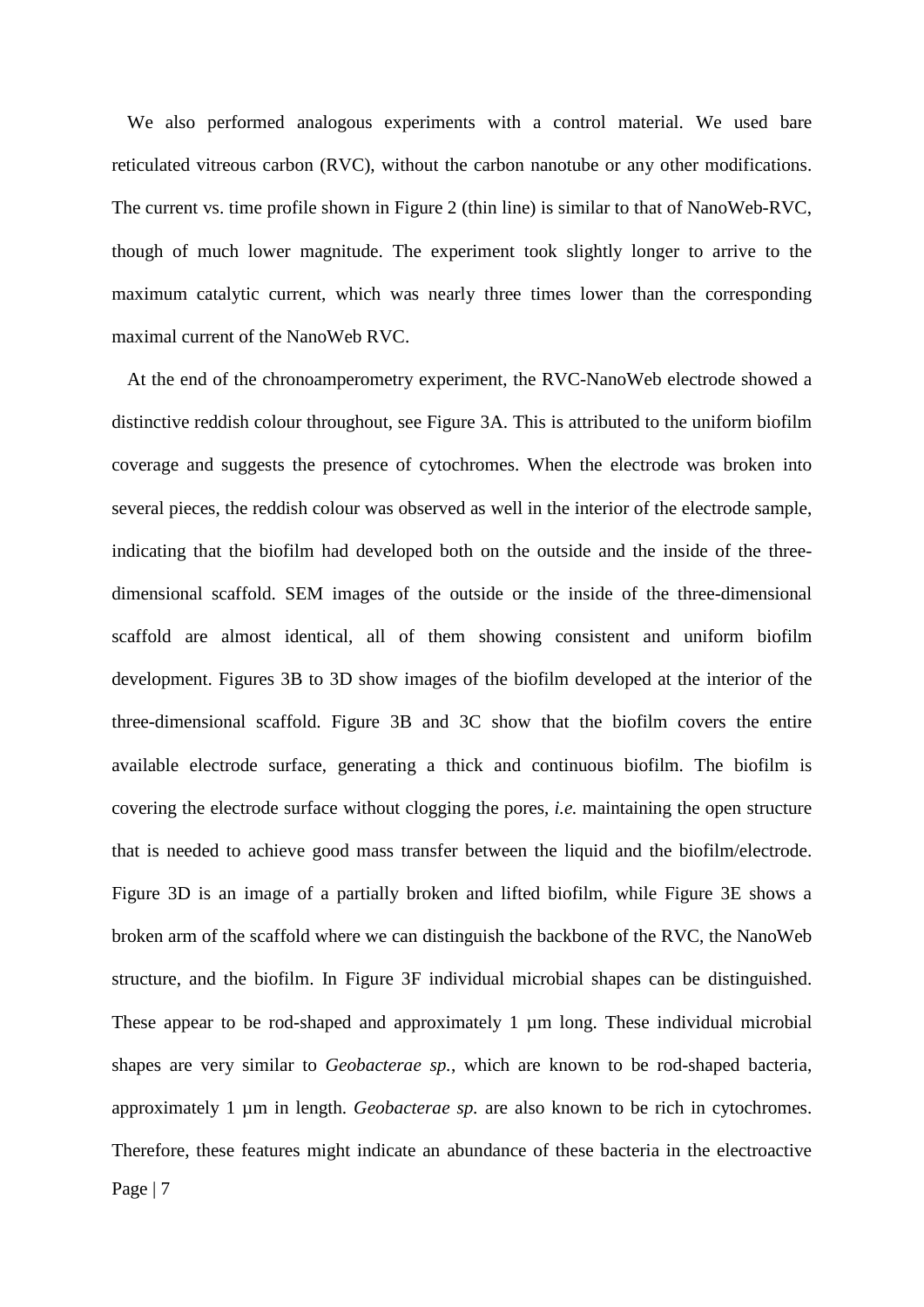biofilms. This is consistent with previous data, which showed that these microorganisms are abundant in the mixed-culture anodic effluent used to inoculate our reactors.<sup>33</sup> We have to admit, however, that at this point this data is only indicative of the presence of such bacteria and cytochromes and that more detailed analysis would be needed to confirm this hypothesis.

At day 14 of the chronoamperometry experiment, after the maximum current had been reached, the chronoamperometry experiment was stopped to record a cyclic voltammogram in turnover conditions. This is shown in Figure 4 (thick line). The voltammogram exhibits the classic sigmoidal shape of electroactive biofilms under turnover conditions with very little hysteresis. The current starts to increase above -0.45 V and reaches a maximum around -0.1 V. All potentials in this manuscript are referred to the Ag/AgCl (saturated Cl) reference electrode. The plateau current is almost the same as the maximum current recorded in the chronoamperometry experiment. A first derivative analysis (shown in Figure S2 in Supporting Information) shows a symmetrical peak centred at  $-0.3$  V ( $E_{hw}$ ). The onset potential for the turnover CV and the value of  $E_{hw}$ , together with the strong red colour of our electrodes, suggest once again that cytochromes are involved in the electron transfer from bacteria to electrode.

Page | 8 At the end of the chronoamperometry experiment, the media in the reactor was replaced with fresh media without substrate. After 24h of an applied potential in the absence of substrate, cyclic voltammogram experiments were recorded in non-turnover conditions and this is shown in the inset of Figure 4. A broad peak in the anodic scan at around -0.2V with no clear reductive counter-part is the main feature of the CV, while the maximal current achieved was far lower than in turnover conditions. This broad peak is approximately centred at the same potentials as the rising part of the sigmoidal curve in the turnover CV. The peak may be attributable to electroactive cellular components, such as redox proteins or redox mediators (synthetised by the cells), or a mixture of both. The peak is revealing the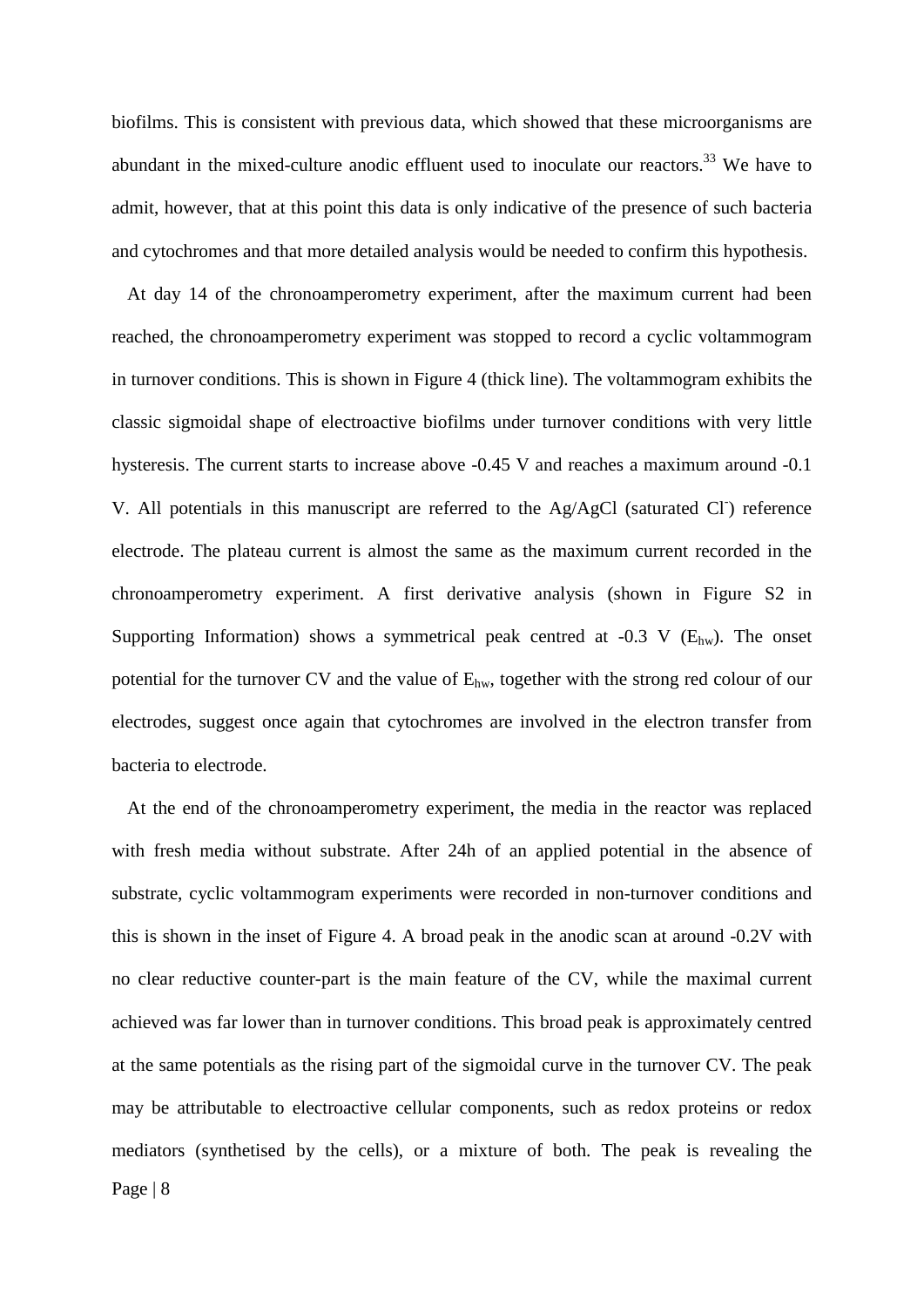approximate redox potential of these species. However, we do not have any further evidence to assign this peak to any specific redox species. There is also a reductive response below - 0.3 V. This is probably due to  $H_2$  generation, although the exact nature of this signal is not clear and this phenomenon is still under investigation. For comparison we should mention that in the few reports where the non-turnover CV is shown for microbial anodes on porous structures, the non-turnover CV also features a strong reductive wave.<sup>6, [11](#page-24-6)</sup>

Figure 4 (thin line) shows the cyclic voltammogram in turnover conditions at the maximum catalytic current for the non-modified RVC electrode. The shape of this CV is very similar to that obtained for biofilm grown on NanoWeb-RVC, except that the current is 2.6 times lower. The similar CV shapes suggest that the electrode material is not affecting the mechanisms and thermodynamics of the microbial catalytic acetate degradation. The plateau current indicates that the maximum current is limited by the enzymatic activity of acetate degradation, and not by the interfacial kinetics of electron transfer. The onset potential for the start of the catalytic sigmoidal signal is governed by the redox potential of the redox moieties (be it soluble shuttles, membrane proteins or nanowires, see discussion below) interacting directly with the electrode surface. Whatever the mechanisms used by bacteria to transfer electrons to the solid electrode, it seems to be the same both in the case of NanoWeb-RVC and unmodified RVC. This is suggested by the similar wave shapes and onset potentials in the two turnover CVs shown in Figure 4.

Page | 9 As seen in Figure 1, both in the SEM images and the photos of both electrodes, the macrostructure of both electrodes is the same, and is only determined by the original mesh density chosen for the departing RVC (45 ppi). Indeed the growth of carbon nanotube NanoWeb is only modifying the RVC surface at the nanoscale. Therefore, we can attribute the significant current difference between the two electrodes to the NanoWeb nanostructured surface morphology. The nanostructured NanoWeb-RVC yields a higher electroactive surface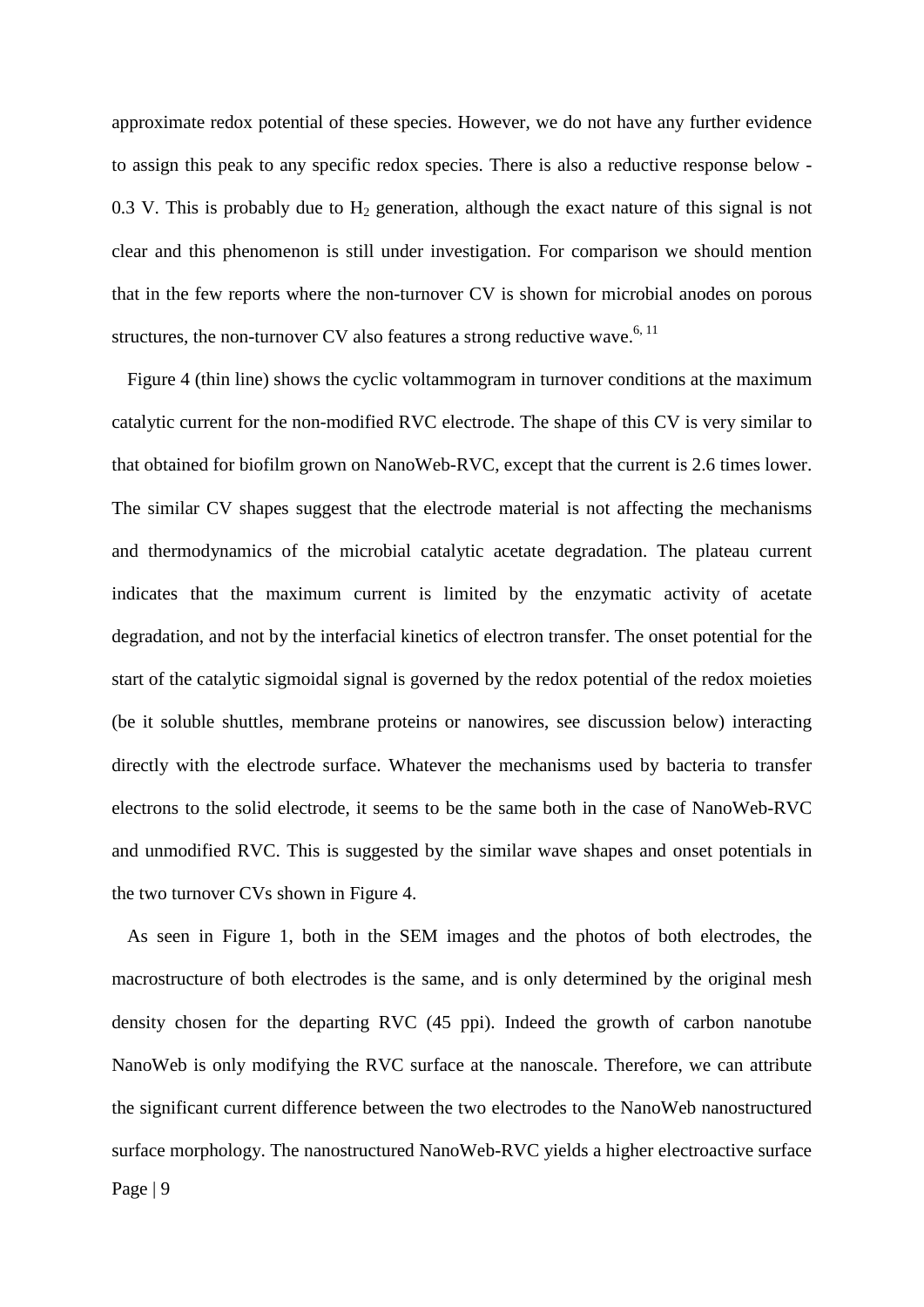area, as evidenced in the cyclic voltammogram obtained using a small soluble redox probe, ferricyanide (Figure S3 in Supporting Information). At this point, it should be noted that this increase in surface area does not directly imply more available surface area for bacterial immobilisation. Indeed, the pores created by the NanoWeb are in the nanometre or tenths of nanometre scale, *i.e.* they are at least two orders of magnitude smaller than typical bacterial sizes (about 1 µm length, see Figure 3D). Therefore, we hypothesise that the large current increase in the presence of NanoWeb-RVC is due to an enhanced interaction between the electrode and the microbial cells that boosts the extracellular electron transfer rate. We hypothesise that the texture-style of the CNT NanoWeb is improving the surface's biocompatibility and the interactions of the electroactive bacteria with the electrode surface. By texture, we want to convey the idea of the rather soft nature of the NanoWeb surface in comparison with the bare, fairly flat RVC surface. The NanoWeb surface offers multiple anchorage/contact points for better bacterial adhesion and enhanced electron transfer. The tangled CNT mat in NanoWeb is quite a flexible structure, as opposed to the rigid surface structure of bare RVC.

Page | 10 Extracellular electron transfer can occur through two main mechanisms, direct or mediated electron transfer.<sup>1</sup> For this last option, since we have not added any additional redox mediator, we are referring to mediators synthetized by the bacteria themselves. In regards to direct electron transfer, there are currently two main theories under debate. The first one proposes that redox membrane proteins directly interact with surfaces. The second one postulates that bacteria build up extracellular conductive appendages, also called bacterial nanowires, to electrically interact with surfaces.<sup>1</sup> It is not our objective to determine the more probable electron transfer mechanism, but rather to point out that the texture and flexibility of the NanoWeb structure may facilitate and enhance either of the above mentioned mechanisms[.17](#page-24-12) Moreover, in our particular case study, we are working with mixed culture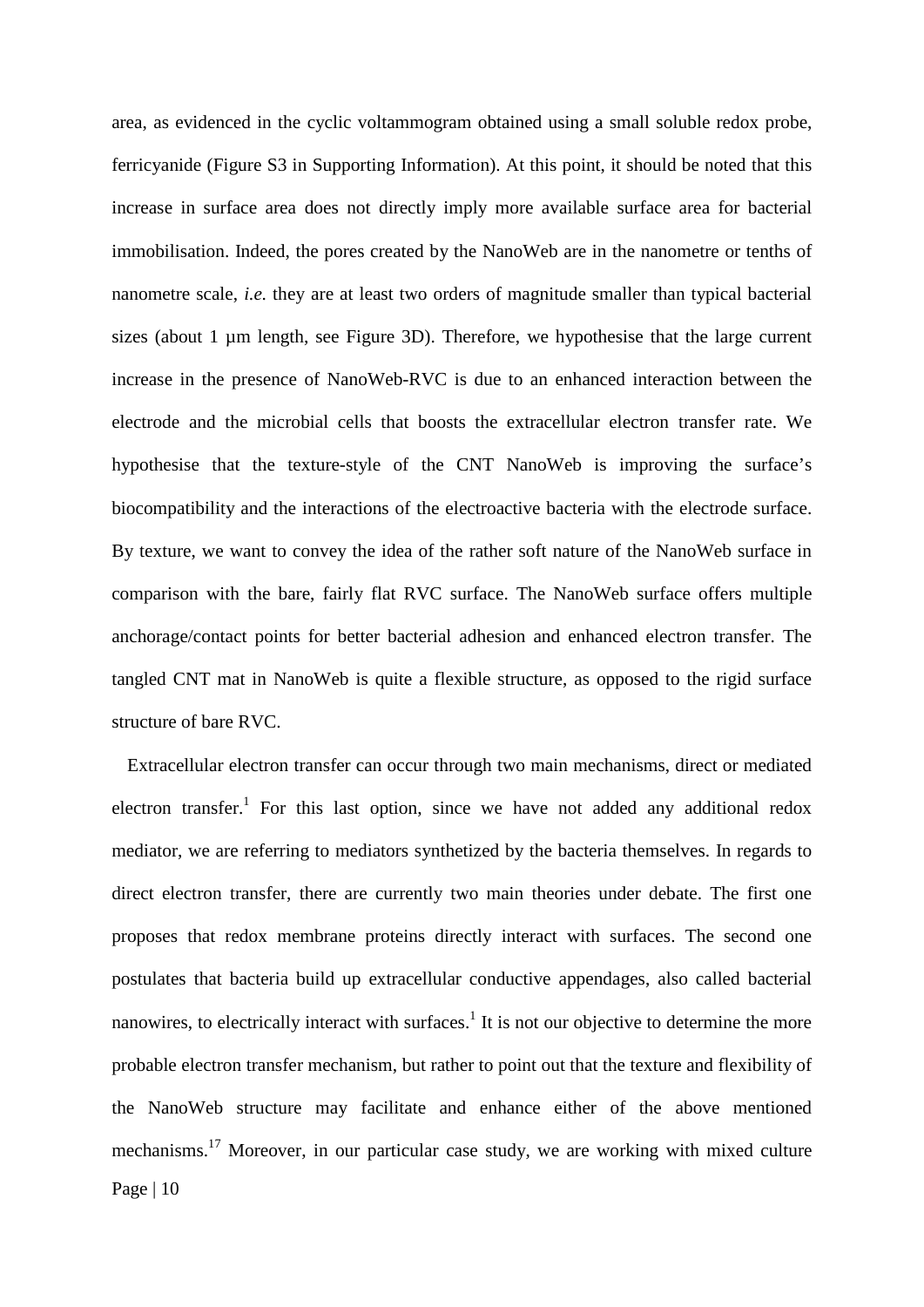bacteria and different organisms might transfer electrons via different pathways. The NanoWeb nanostructure makes the electrode surface rough on the nanometre scale, as evidenced in Figures 1C and 1D. For a given bacterium, the NanoWeb electrode will provide more anchoring/contact points and offers much more contact area than the almost atomically flat unmodified RVC.

For the first proposed electron transfer mechanism using membrane redox proteins, it can be expected that there will be an enhancement of the electron transfer rate between membrane redox proteins and the electrode surface. Indeed, bacteria are not rigid organisms, and in the new NanoWeb-RVC electrode, more membrane proteins will approach and be in closer contact with the solid surface. The soft and flexible NanoWeb-RVC will provide an improved interaction between these proteins and the electrode (nanotubes). Particularly, small highly conductive individual carbon nanotubes may come in close contact with membrane proteins and directly electrically interact with them. The distance from the enzyme active centre to the electrode and the nature of the medium through which charge propagates are the main factors governing direct electron transfer.<sup>26</sup> Therefore, if the nanotubes on the electrode surface are closer to the membrane proteins of the microbial cells, the electron transfer rate will be increased. In a similar scenario, for the second proposed electron transfer mechanism via bacterial extracellular appendages, we could expect that these nanometre scale bacterial nanowires might efficiently interact with surface features of analogous dimensions, *i.e.* the flexible carbon nanotubes in the widespread mat formed by the NanoWeb. Finally, for the third proposed electron transfer mechanism using redox mediators, the increased surface area at the nanoscale would play an important role in enhancing the electron collection from small soluble redox mediators excreted by bacteria. Beside the increased surface area also the shorter diffusion distances for the redox molecules will enhance the electron transfer.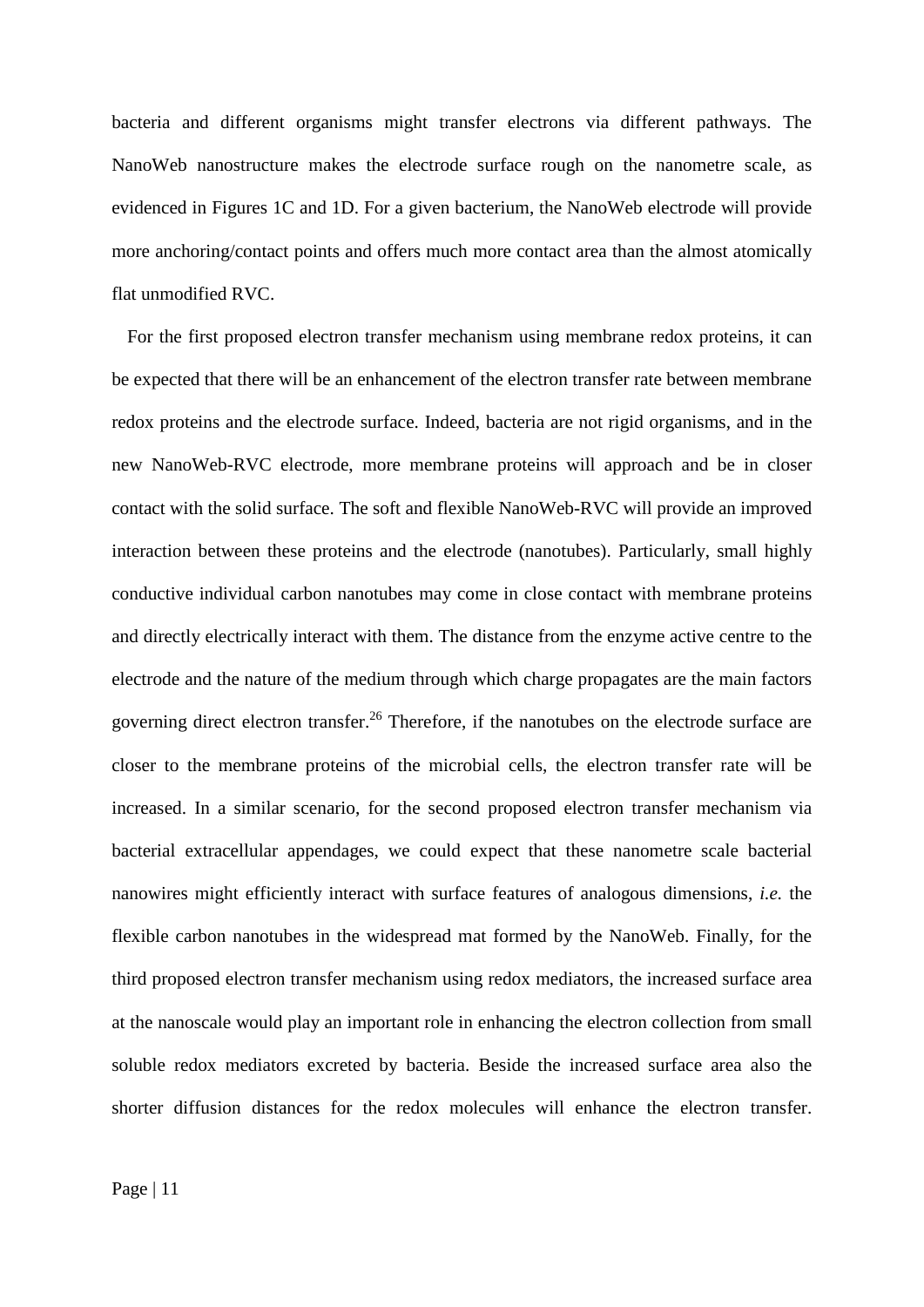Furthermore, the NanoWeb may be trapping these molecules within the active biofilm layer, thereby avoiding losses into the solution.

As stated above, the increase in current density for the NanoWeb-RVC electrode vs. the bare RVC electrode is clearly attributable to the effect of the nanostructure. However, the high current density is also partly attributable to the RVC macrostructure. The catalytic current of  $(2.3 \pm 0.3)$  mA cm<sup>-2</sup> measured for the bare RVC electrode indicates that the macrostructure is producing a significant current increase compared to classical flat or merely rough electrodes tested under the same conditions, including same inoculum. For glassy carbon, which presents a similar surface structure as bare RVC, but is a flat electrode, we could only measure (0.45  $\pm$  0.05) mA cm<sup>-2</sup>. For carbon felt we obtained (1.5  $\pm$  0.1) mA cm<sup>-2</sup>, in accordance with literature values.<sup>[11](#page-24-6)</sup>

Page | 12 Therefore, considering the new scaffold structure of NanoWeb-RVC as a whole, we believe that our high current density is due to the combined effects of the nanostructure and the macrostructure. The open macrostructure increases the surface area available for microbial loading while at the same time it favours substrate delivery and product diffusion in and out of the three-dimensional structure. It is also important to note that our high current density of  $6.8$  mA cm<sup>-2</sup> (normalization to projected surface area) was achieved in room temperature experiments,  $(20 \pm 3)$ <sup>o</sup>C. This current value translates into 10.3 mA cm<sup>-3</sup>. 45 ppi RVC offers a total geometric or real surface area of 26.2  $\text{cm}^2$   $\text{cm}^3$  (according to the manufacturer and to Friedrich *et al.*<sup>27</sup>). With this value, we calculate that our NanoWeb-RVC is producing 0.40 mA cm<sup>-2</sup> (normalization to geometrical or real surface area). On flat rough materials, such as polycrystalline carbon or carbon felt, several authors have reported current densities of 1.0 to 1.6 mA cm<sup>-2</sup>. Therefore, a value of 0.40 mA cm<sup>-2</sup> (relative to real surface area, not projected) is around 25-40% of the current density we would expect if all that surface area would be available as a flat electrode. This is a significant advance, even though we believe there is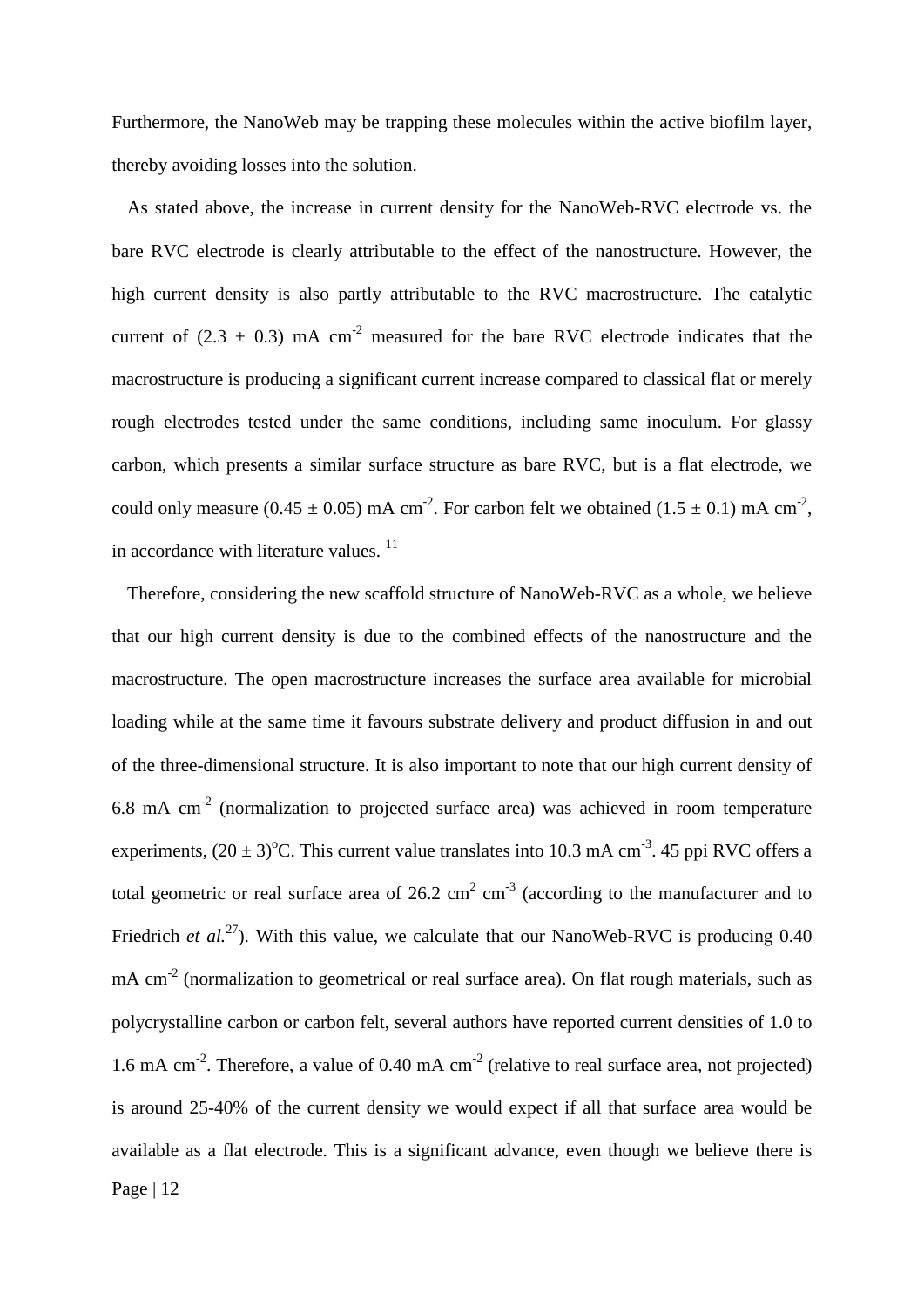still room for improvement. This actual surface area-related current is at least one order of magnitude higher than recent reports on novel three-dimensional structures proposed as bioanodes. $13-15$ , [17](#page-24-12)

Several groups in the field of microbial bioelectrochemical systems have tried to take advantage of the great properties of carbon nanotubes, but even in the best situations only achieving around one third of the current compared to the results reported here.<sup>14, [15,](#page-24-14) [17,](#page-24-12) [18,](#page-24-15) 31</sup> In all these cases, the strategy consisted of coating a non-conductive substrate with carbon nanotubes. Instead, our departing structure already showed excellent conductivity and we grew the carbon nanotubes directly onto this substrate by chemical vapour deposition.<sup>30</sup>

To the best of our knowledge, the high current density is only outperformed by the very recent work reported by Schröder *et al.*<sup>[6](#page-24-2)</sup> In that work, the authors reported 7mA cm<sup>-2</sup> for their basic electrode configuration (less than 5% higher than our work), with further increases from that value as they stack several of the basic electrodes. In work reported here, we have only tested a basic electrode configuration. We are confident that our current density could still improve if we would also stack several of our basic electrodes, although these experiments are still to be done. Moreover, it should again be pointed out that our work was carried out at 20°C, whereas the cited work was performed at 35°C, where bacteria are more active and hence a higher current density could be expected. Finally, at this stage, we have only deposited CNT NanoWeb on RVC of one given porosity (45 ppi). As seen in Figures 1A and 1B, the macropore structure consists of windows or air bubbles of approximately  $(600 \pm 300)$ µm. Schröder *et al.*[6](#page-24-2) presented a macrostructure with windows of between 1.4 and 2.9 mm. Even if this comparison is not strictly valid since their material and electrode design is different from ours, the bioelectrochemical performance of NanoWeb-RVC with even wider openings is expected to be even higher and work in this direction is already under way.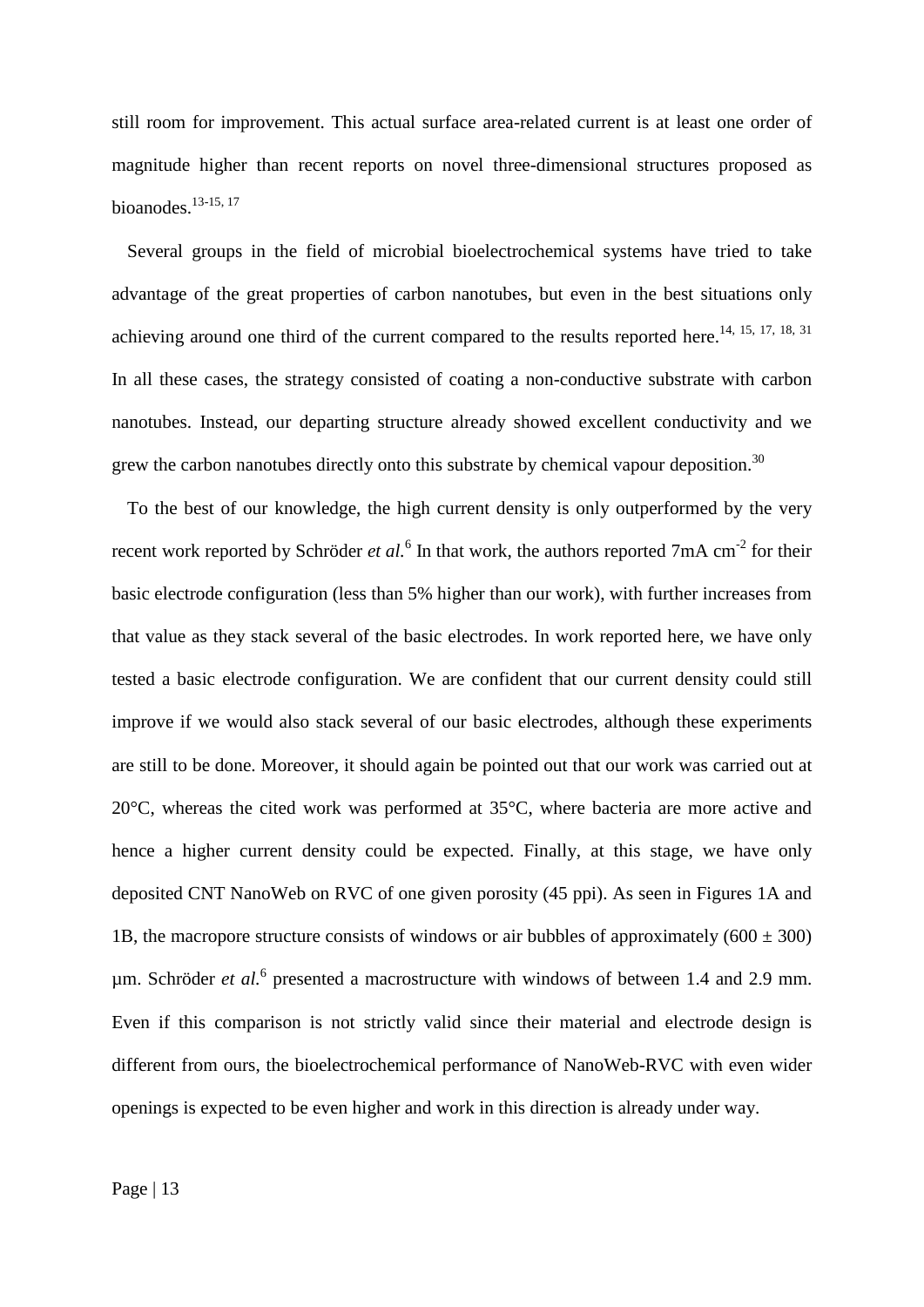#### **Conclusions**

In summary, we have presented a new microbial bioelectrode. This new structure is highly conductive, is cheap and relatively easy to synthetize in large scale. Moreover, the external shape and size of the material can be tailored to any reactor design since the supporting material, RVC, can be cut to the desired shape and size. All these features are of utmost importance as we envisage incorporating these materials into practical devices. Currently bare RVC (\$1.50 per cubic inch) would account for 50% of the cost of NanoWeb-RVC, even if this is not the cheapest material proposed to date, the cost is still within reasonable expectations.<sup>8</sup> For scale up beyond certain sizes, there are some limitations with the chemical vapor deposition technique and alternative synthesis protocols are currently being investigated.

Uniform biofilm growth was achieved over the external and internal surface of the threedimensional scaffold, showing high biocompatibility. The biofilm morphology was very similar both on the outside and the inside of the tree-dimensional scaffold, suggesting that a good mass transport was achieved even deep inside the scaffold.

A very high current density of  $(6.8 \pm 0.3)$  mA cm<sup>-2</sup>,  $(10.3 \pm 0.5)$  mA cm<sup>-3</sup>, was recorded at room temperature with only mild stirring, *i.e.* in the absence of forced flow through the electrode. This high current is attributed to the hierarchical porosity in this unique electrode structure. The macroporous structure hosts a large microbial loading, and at the same time allows good mass transport that supplies substrate needs and removes the undesirable products, mostly  $H^+$  in the current situation. The carbon nanostructure enhances the interaction between the electrode and the microbial biofilm and significantly boosts bacterial extracellular electron transfer.

## **Experimental**

Page | 14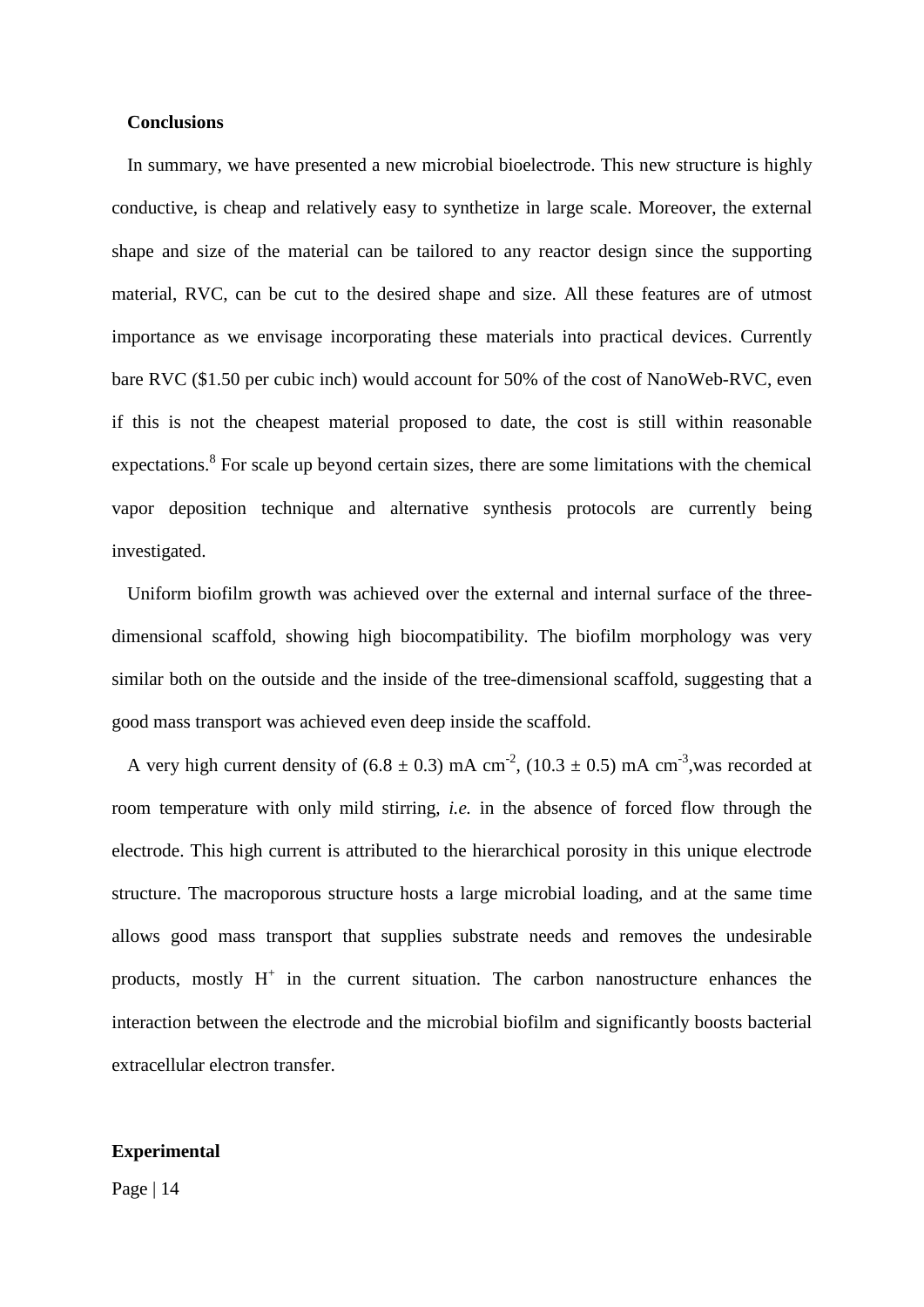#### **Preparation of NanoWeb materials**

The high surface area NanoWeb was grown using chemical vapour deposition (CVD) onto reticulated vitreous carbon (RVC; 45 pores per inch, Duocel, ERG Materials and Aerospace Corporation). The substrate was first coated with a thin layer of catalyst solution consisting of 10% (w/w) iron(III) *para*-toluenesulfonate (Baytron) in ethanol. Substrates were briefly immersed in the 10% (w/w) catalyst solution before being removed, shaken to remove excess solution, and then allowed to dry on laboratory tissue paper until all the excess oxidant had drained from the electrode. The solvent was then removed using a 100 ˚C oven, in which the electrode was subsequently stored.

CVD growth of the NanoWeb material was achieved using a Thermal CVD system (Atomate) that provides computer control over synthesis conditions. Initially the system was flushed with Ar  $(200 \text{ mL min}^{-1})$  for 30 minutes, after which the furnace temperature was increased to 600°C whilst a mixture of Ar (150 mL min<sup>-1</sup>) and  $H_2$  (20 mL min<sup>-1</sup>) were passed through the furnace. The furnace temperature was then maintained at 600 ˚C for 10 minutes, resulting in reduction of the iron(III) catalyst to iron nanoparticles. Growth of the NanoWeb was then initiated by ramping the temperature up to 800°C at which point acetylene gas (10) mL min<sup>-1</sup>) was passed through the furnace whilst maintaining a constant flow of Ar  $(200 \text{ mL})$  $\min^{-1}$ ) and H<sub>2</sub> (3 mL min<sup>-1</sup>). Synthesis of the NanoWeb was complete after 30 minutes, at which point the furnace, acetylene and  $H<sub>2</sub>$  were turned off, and the system flushed continuously with Ar (150 mL min<sup>-1</sup>) until the temperature was less than 100 °C.

#### **Characterization**

Raman was performed on a Jobin Yvon Horiba HR800 confocal Raman microscope using a 632.8nm HeNe laser at a 300 lines/mm grating resolution. Each spectra was taken as an average of 5 scans of 10s each using a 100x wide angle lens. The laser was calibrated against the  $SiO<sub>2</sub>$  signal.

Page | 15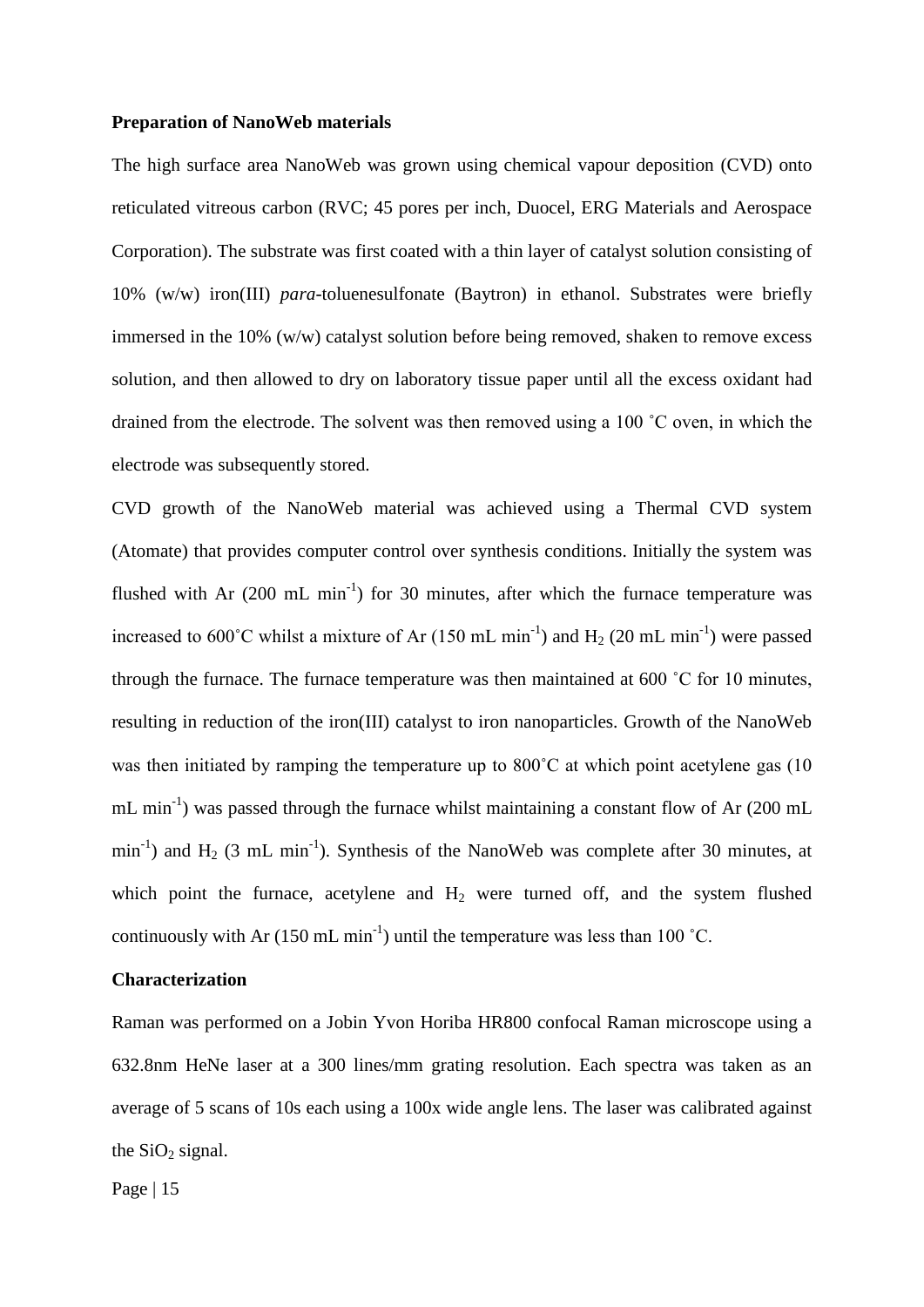Scanning electron microscope (SEM) images were obtained using a JEOL JSM 7500FA coldfield-gun field emission microscope (SEM images shown in Figure 1).

After biofilm development, samples were imaged employing an XL30 Philips (LaB6 source electron gun) Scanning Electron Microscope (SEM images in Figure 3).

Electrochemical activity of RVC with/without NanoWeb modification was characterized using eDAQ EChem system to carry out cyclic voltammograms in a standard three-electrode cell with a 0.1M NaNO<sub>3</sub> solution containing 10mM ferricyanide at a scan rate of 5 mV s<sup>-1</sup>.

#### **Electrode preparation**

Both NanoWeb-RVC and unmodified RVC were pierced with a 0.5mm thick Ti wire that acted as a current collector. The electrical connection was reinforced by means of conductive C paint that was let to dry for 3 days. Electrodes were cut in blocks of around (1 x 1) cm, and they were 0.66cm thick.

The projected surface area of the electrodes refers to the fingerprint of the base of the electrode; i.e. for an electrode that is a block of  $(1 \times 1)$  cm and 0.66 cm thick, the projected surface area would be 1  $\text{cm}^2$ . The projected surface area of two pieces of same external geometry of NanoWeb-RVC and bare-RVC is therefore the same.

The geometrical or real surface area refers to the total surface area of the RVC scaffold before NanoWeb deposition (*i.e.* the geometrical surface area is the same for bare RVC and for NanoWeb-RVC). For a 45ppi RVC a value is 26.2 cm<sup>2</sup> cm<sup>-3</sup> is informed by the RVC manufacturer and is confirmed by Friedrich *et al*. [27](#page-24-10)

Electrodes (both NanoWeb-RVC and RVC) were pre-treated in a  $N_2$  plasma for 15 minutes before being introduced in the reactor.

Since the carbon paint blocked a few of the pores, the surface area and the volume values used for normalization of current densities do not consider this area/volume.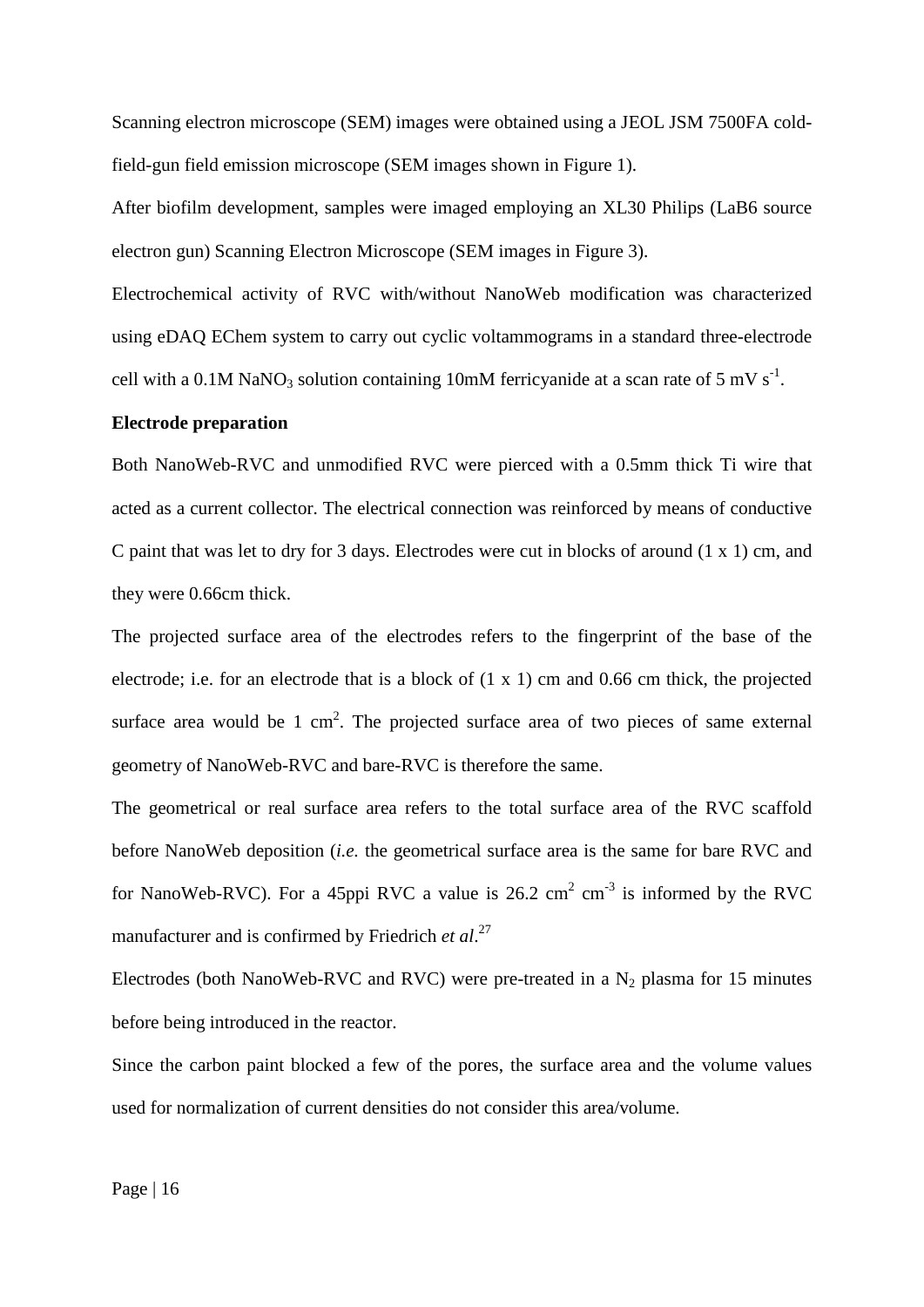#### **Bioelectrochemical experiments**

All bioelectrochemical experiments were carried out under strictly anoxic conditions (all solutions were bubbled with  $N_2$  gas for 30 minutes) and under potentiostatic control. All the electrodes were tested in a membraneless home-made electrochemical reactor (600 mL). A home-made Ag/AgCl (saturated Cl<sup>-</sup>) reference electrode was used and all potentials reported here are referred to this electrode. A large area Ti mesh was used as a counter electrode. All potentials in this manuscript are referred to the Ag/AgCl (saturated Cl) reference electrode. All experiments were performed in duplicate. Maximum current values for duplicate experiments were always within 10%.

A Biologic VSP multichannel potentiostat was used for all experiments. The electrode was introduced in the bioelectrochemical reactor in a solution of M9 medium (see below) without acetate. The background signal both for chronoamperometry and CV experiments was measured prior to inoculation. After measuring the background, the reactor was inoculated with 200ml of anodic effluent of an existing bioelectrochemical reactor in our laboratory at The University of Queensland.<sup>[33](#page-25-5)</sup> Acetate was added to a final concentration of 20mM. After inoculation, no potential was applied during 24h, then the electrodes were connected and a constant potential of 0V was applied for the total duration of the experiments. From the start of the experiment, a magnetic stirrer was used to mix the solution at a rotation rate of 100 RPM, this rotation rate was increased as indicated in the text. The medium used was a modified M9 medium with 20 mM sodium acetate as the electron donor, which contains 6  $g/$ L Na<sub>2</sub>HPO<sub>4</sub>, 3 g/L KH<sub>2</sub>PO<sub>4</sub>, 0.1 g/L NH<sub>4</sub>Cl, 0.5 g/L NaCl, 0.1 g/L MgSO<sub>4</sub>⋅7H<sub>2</sub>O, 14.6 mg/L CaCl<sub>2</sub>, and 1 mL/L of a mixed trace element solution as described in Rabaey *et al*.<sup>[34](#page-25-6)</sup>

#### CORRESPONDING AUTHOR

Page | 17 \*corresponding author: Victoria Flexer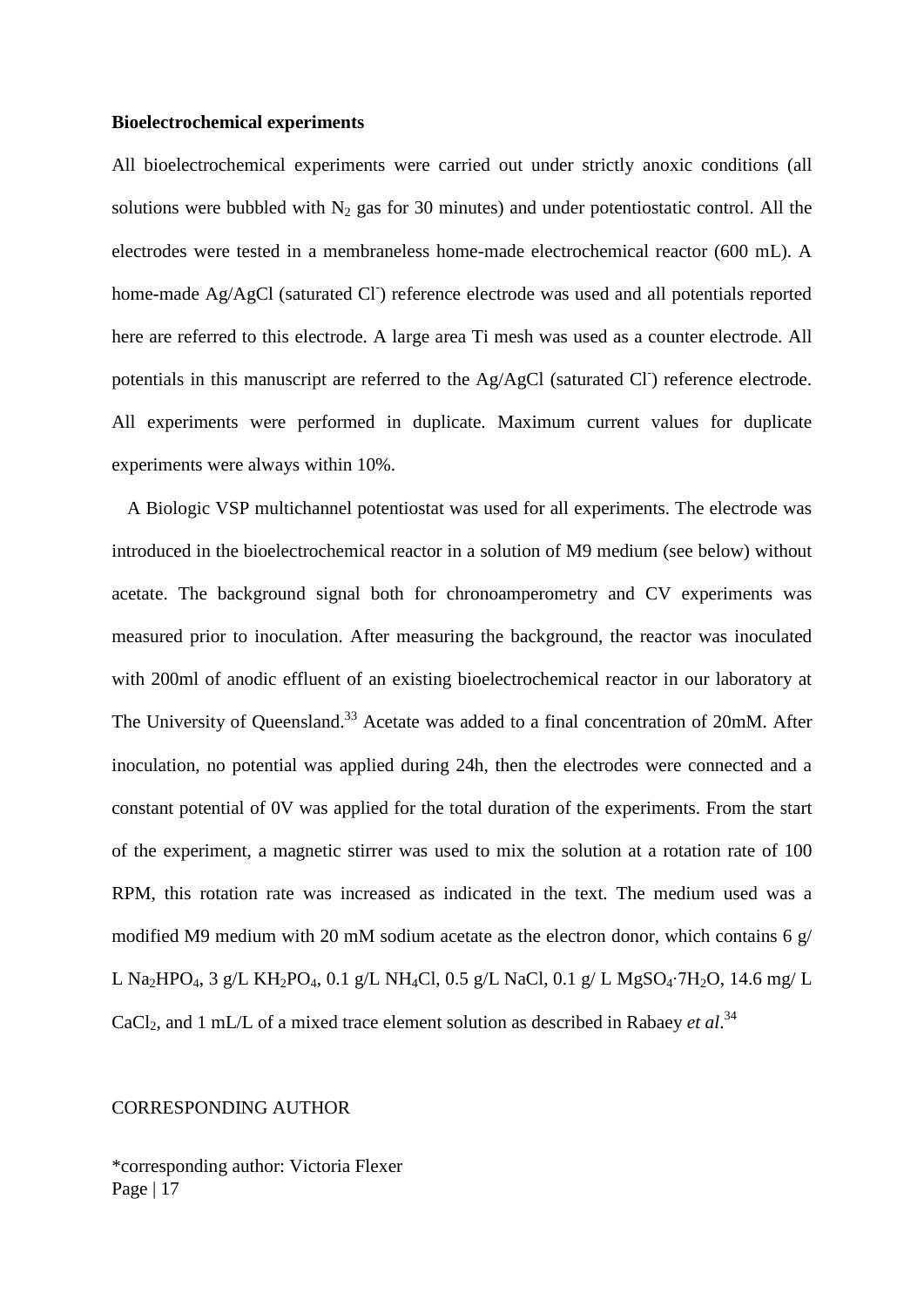v.flexer@awmc.uq.edu.au

T +61 7 3346 72 11

F +61 7 3365 4726

## ACKNOWLEDGMENTS

VF acknowledges a UQ Postdoctoral Fellowship. This work was supported by the Australian Research Council Grants DP0985317 and DP110100539. JC and GGW would like to thank the ACES and ANFF for continuous support. In addition, GGW acknowledges the support of the ARC in the form of an Australian Laureate Fellowship. The authors acknowledge the facilities and the scientific and technical assistance of the Australian Microscopy & Microanalysis Research Facility at the Centre for Microscopy and Microanalysis (The University of Queensland). The authors thank Dr B. Virdis for fruitful discussions.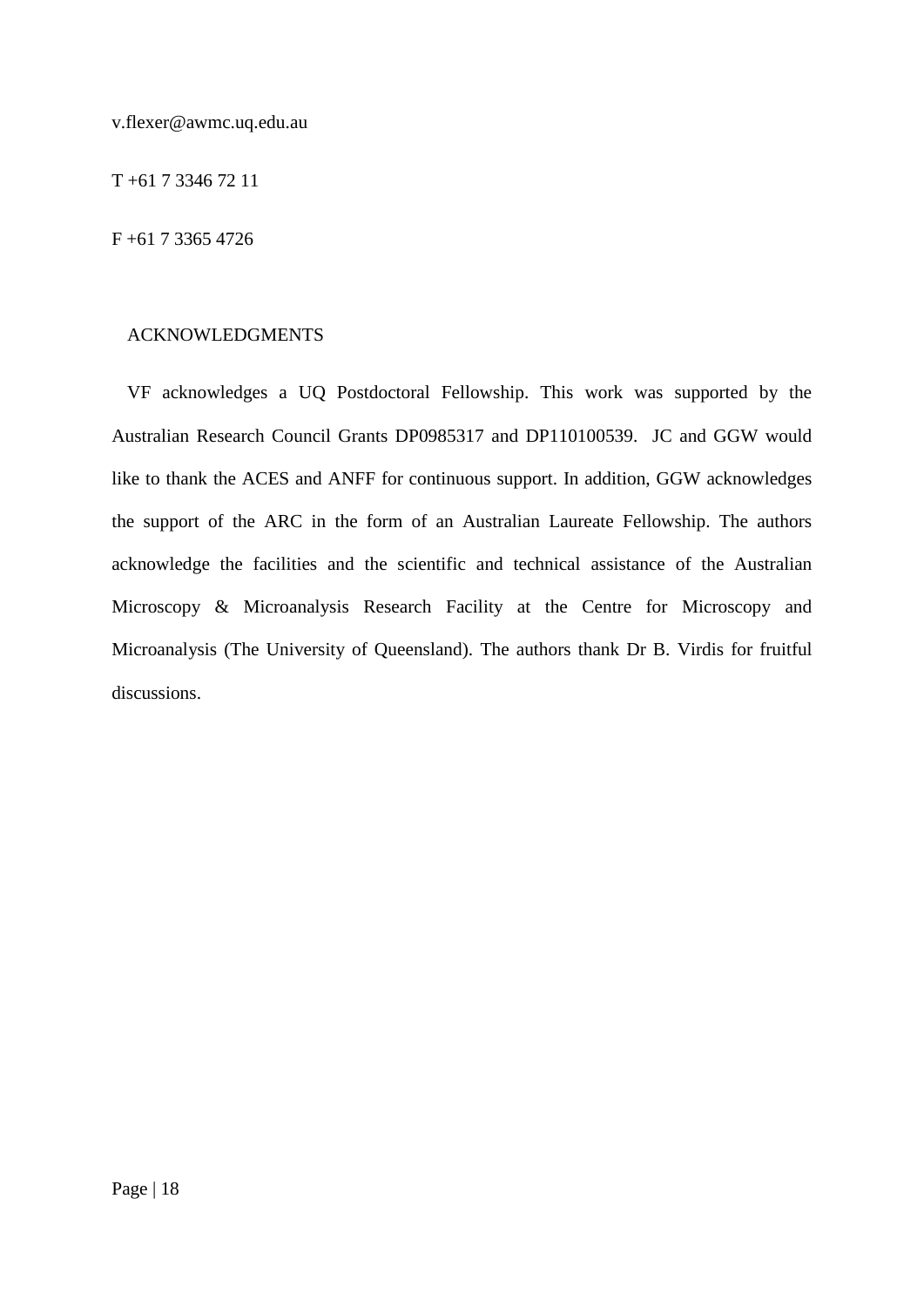

**Figure 1**: Scanning Electron Micrographs (SEM) images of (A) Unmodified reticulated vitreous carbon, RVC; (B), (C), and (D) Carbon NanoWeb deposited onto RVC (NanoWeb-RVC) at different magnifications. Insets in (A) and (B) are photographic images of unmodified RVC, and NanoWeb deposited onto RVC, respectively. The NanoWeb structure was grown by modifying the generally employed route of chemical vapour deposition (CVD).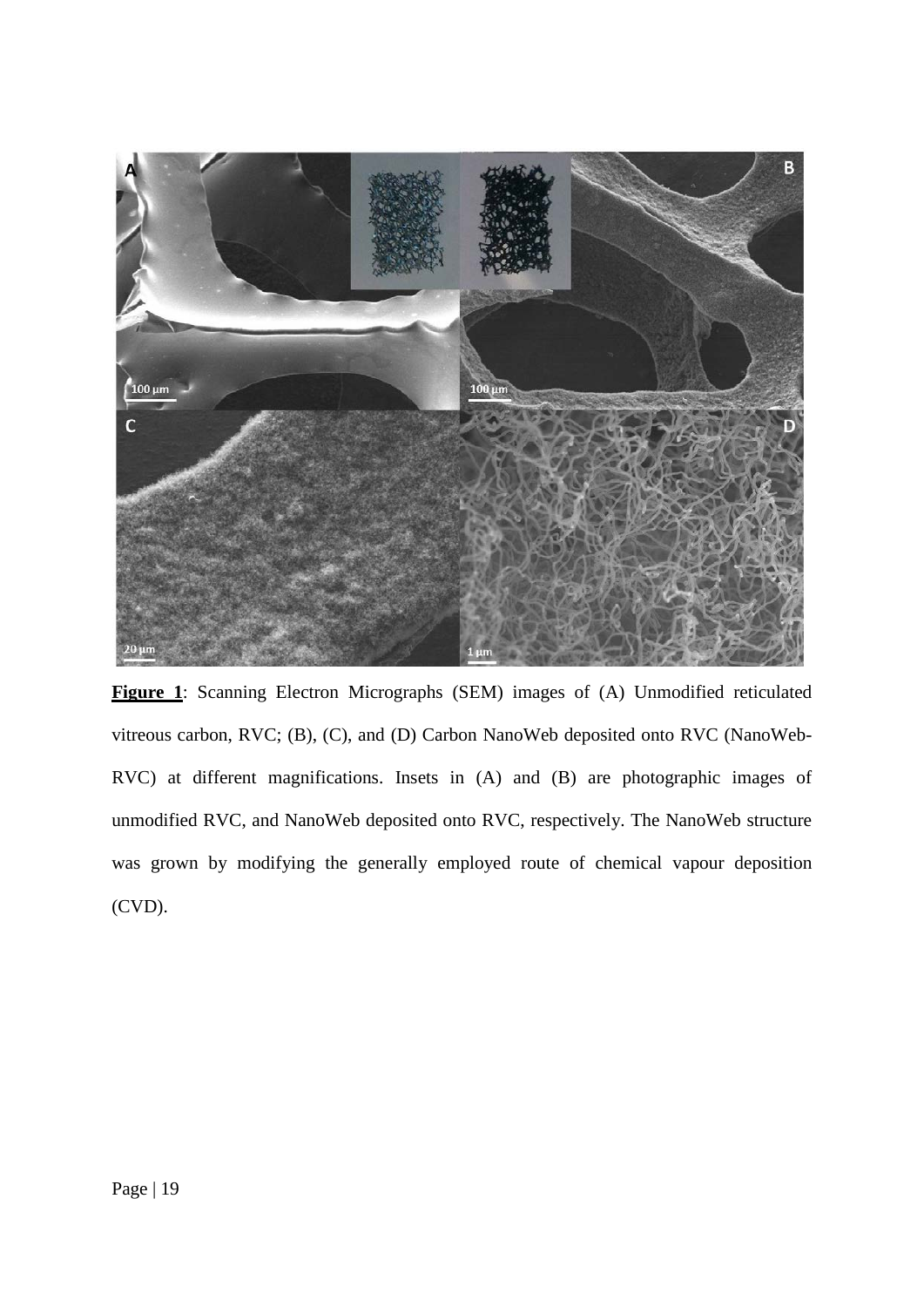

**Figure 2**: Bioelectrocatalytic current generation at a NanoWeb-RVC electrode (thick line) and bare RVC electrode (thin line) in batch experiments. Biofilms derived from an anodic effluent and grown in artificial wastewater with 20 mM acetate. The applied electrode potential was 0 V (vs. Ag/AgCl) and the experiment was performed at room temperature (20  $\pm$  3) °C. The arrow indicates new substrate feed. The asterisks mark time points when the stirring speed was changed (see details in text).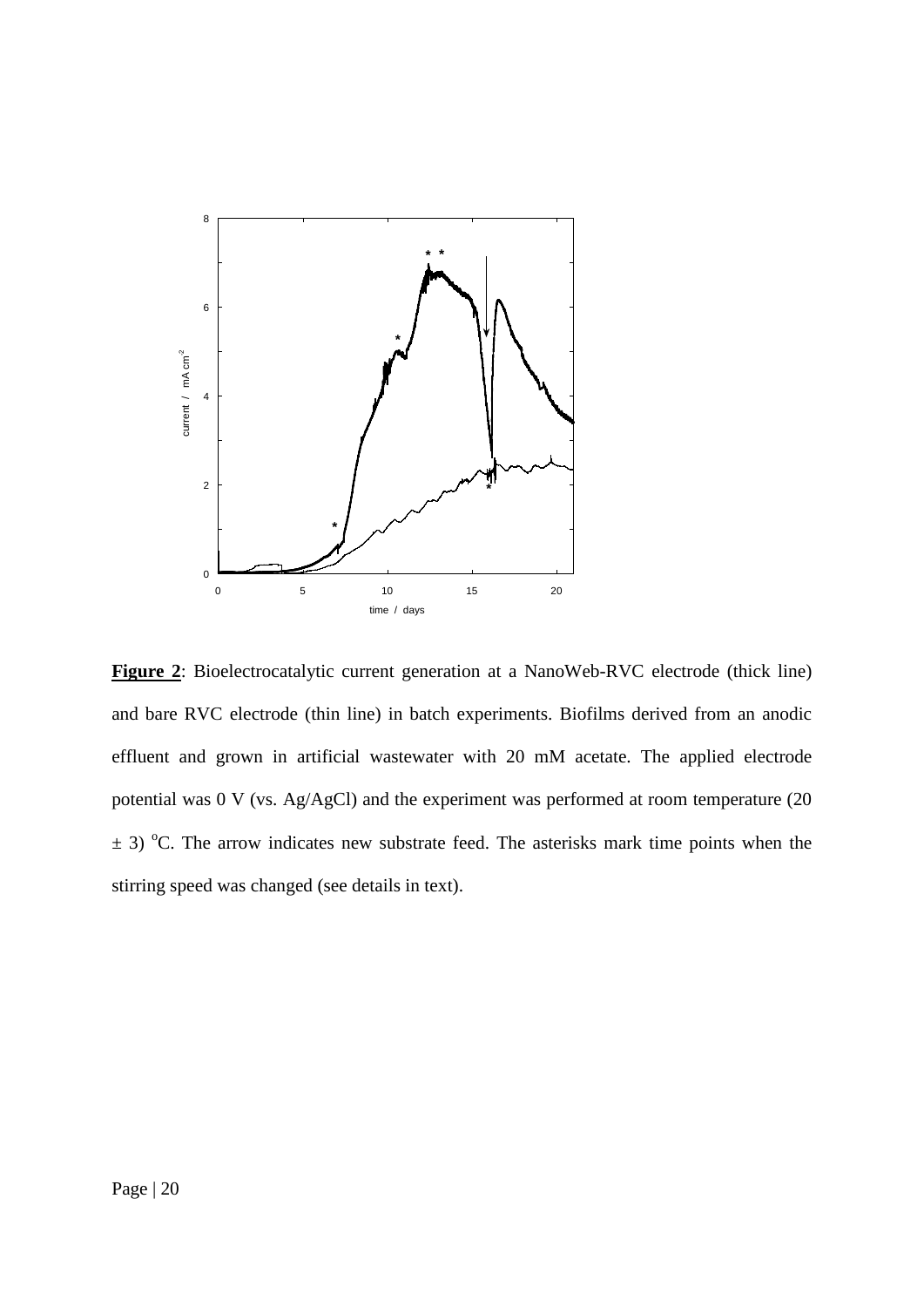

**Figure 3**: (A) NanoWeb-RVC electrode after biofilm growth. Note the reddish colour of the biofilm. The Ti wire current collector can also be seen. (B) to (F) SEM images of an electroactive biofilm grown on NanoWeb-RVC at different magnifications. The scaffold was fractured to show the features of interest.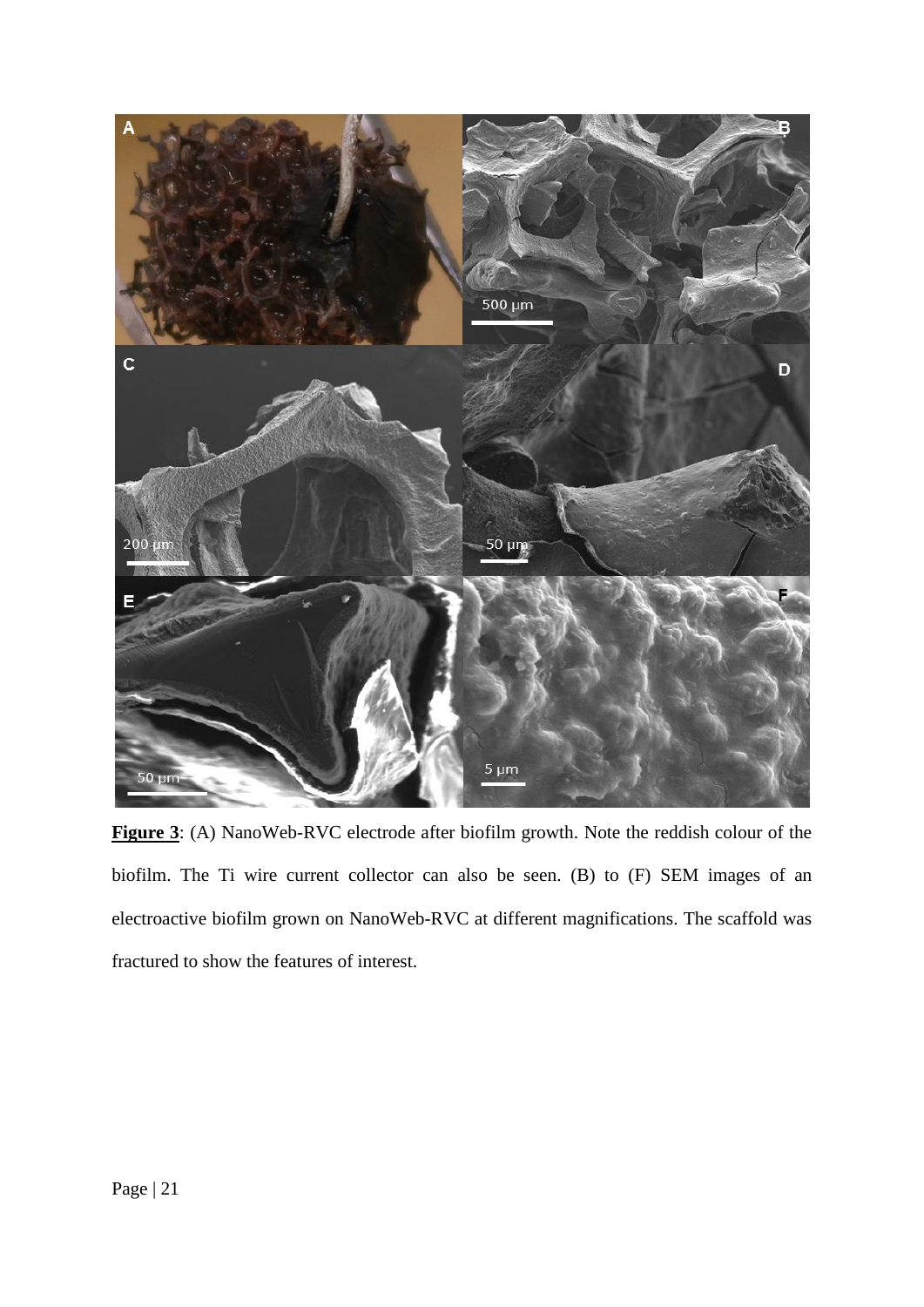

Figure 4: Cyclic voltammogram of electroactive biofilms in turnover conditions grown on NanoWeb-RVC electrode (thick line) and unmodified RVC electrode (thin line). Inset: Cyclic voltammogram of NanoWeb-RVC electrode in the absence of acetate (non-turnover conditions, note different y-axis scale). Scan rate  $1 \text{mVs}^{-1}$ . Biofilms derived from an anodic effluent and grown in artificial wastewater with 20 mM acetate. The applied electrode potential was 0 V (vs. Ag/AgCl) and the experiment was performed at room temperature. All other conditions are the same as in Figure 2.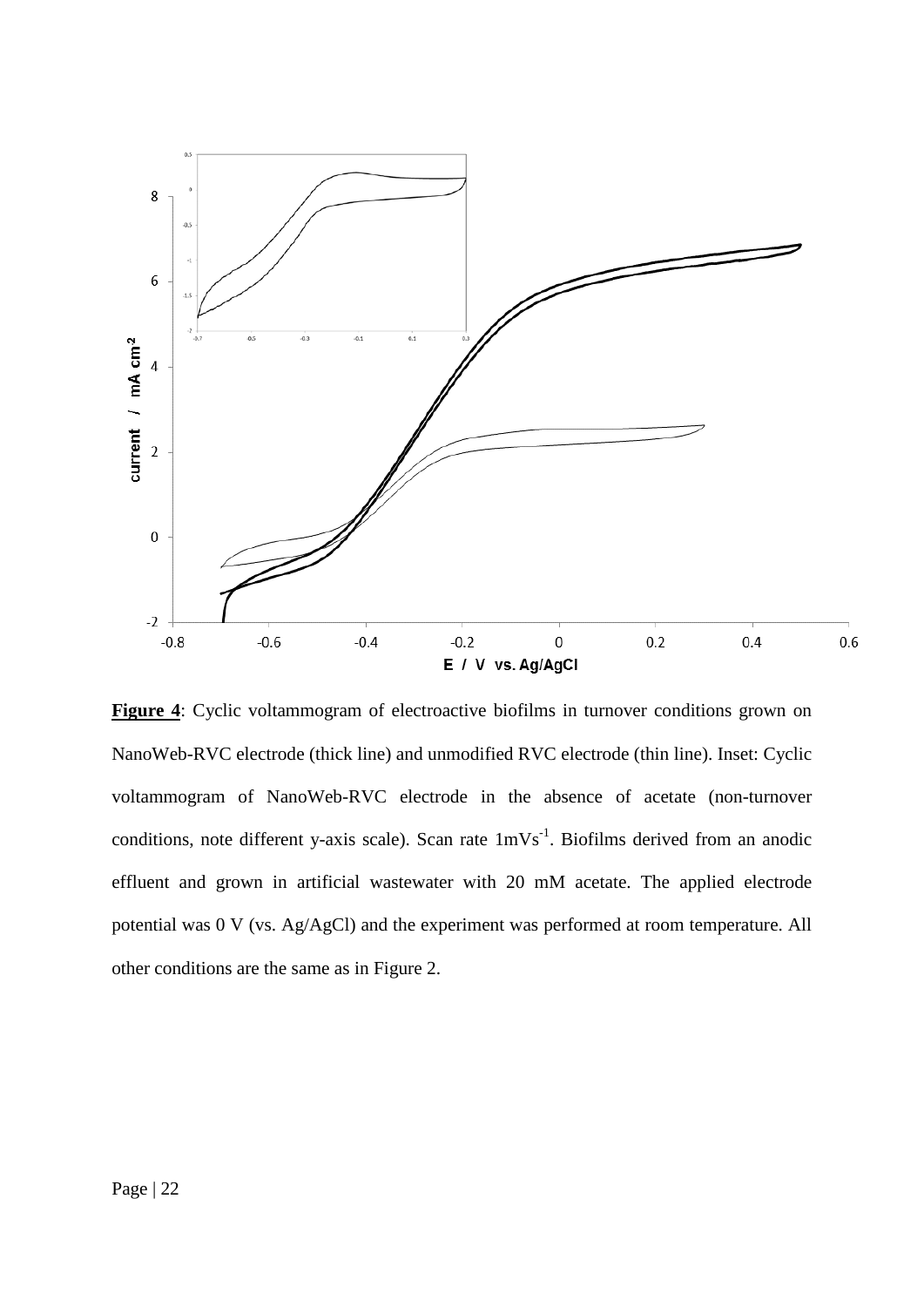# **References**

- <span id="page-24-0"></span>1. *Bioelectrochemical Systems: From Extracellular Electron Trnasfer to Biotechnological Applications*, IWA Publishing, London, 2010.
- 2. B. E. Logan, *Nature Reviews Microbiology*, 2009, **7**, 375-381.
- 3. D. R. Lovley, *Nature Reviews Microbiology*, 2006, **4**, 497-508.
- 4. K. Rabaey and W. Verstraete, *Trends in Biotechnology*, 2005, **23**, 291-298.
- <span id="page-24-1"></span>5. K. Rabaey and R. A. Rozendal, *Nature Reviews Microbiology*, 2010, **8**, 706-716.
- <span id="page-24-2"></span>6. S. Chen, G. He, Q. Liu, F. Harnisch, Y. Zhou, Y. Chen, H. Muddasir, S. Wang, X. Peng, H. Hou and U. Schroeder, *Energy & Environmental Science*, 2012, **5**, 9769-9772.
- 7. B. E. Logan, *Applied Microbiology and Biotechnology*, 2010, **85**, 1665-1671.
- <span id="page-24-3"></span>8. R. A. Rozendal, H. V. M. Hamelers, K. Rabaey, J. Keller and C. J. N. Buisman, *Trends in Biotechnology*, 2008, **26**, 450-459.
- <span id="page-24-4"></span>9. M. Zhou, M. Chi, J. Luo, H. He and T. Jin, *Journal of Power Sources*, 2011, **196**, 4427-4435.
- <span id="page-24-5"></span>10. J. Wei, P. Liang and X. Huang, *Bioresource Technology*, 2011, **102**, 9335-9344.
- <span id="page-24-6"></span>11. S. Chen, H. Hou, F. Harnisch, S. A. Patil, A. A. Carmona-Martinez, S. Agarwal, Y. Zhang, S. Sinha-Ray, A. L. Yarin, A. Greiner and U. Schroder, *Energy & Environmental Science*, 2011, **4**, 1417-1421.
- 12. S. Chen, Q. Liu, G. He, Y. Zhou, M. Hanif, X. Peng, S. Wang and H. Hou, *Journal of Materials Chemistry*, 2012, **22**, 18609-18613.
- <span id="page-24-13"></span>13. Z. He, J. Liu, Y. Qiao, C. M. Li and T. T. Y. Tan, *Nano Letters*, 2012, **12**, 4738-4741.
- <span id="page-24-11"></span>14. S. R. Higgins, D. Foerster, A. Cheung, C. Lau, O. Bretschger, S. D. Minteer, K. Nealson, P. Atanassov and M. J. Cooney, *Enzyme and Microbial Technology*, 2011, **48**, 458-465.
- <span id="page-24-14"></span>15. K. Katuri, M. L. Ferrer, M. C. Gutiérrez, R. Jiménez, F. Del Monte and D. Leech, *Energy and Environmental Science*, 2011, **4**, 4201-4210.
- 16. J. E. Mink, J. P. Rojas, B. E. Logan and M. M. Hussain, *Nano Letters*, 2012, **12**, 791-795.
- <span id="page-24-12"></span>17. X. Xie, L. Hu, M. Pasta, G. F. Wells, D. Kong, C. S. Criddle and Y. Cui, *Nano Letters*, 2011, **11**, 291-296.
- <span id="page-24-15"></span>18. X. Xie, M. Ye, L. Hu, N. Liu, J. R. McDonough, W. Chen, H. N. Alshareef, C. S. Criddle and Y. Cui, *Energy & Environmental Science*, 2012, **5**, 5265-5270.
- 19. S. Chen, G. He, A. A. Carmona-Martinez, S. Agarwal, A. Greiner, H. Hou and U. Schröder, *Electrochemistry Communications*, 2011, **13**, 1026-1029.
- 20. Y. Zhao, K. Watanabe, R. Nakamura, S. Mori, H. Liu, K. Ishii and K. Hashimoto, *Chemistry - A European Journal*, 2010, **16**, 4982-4985.
- 21. S. Chen, G. He, X. Hu, M. Xie, S. Wang, D. Zeng, H. Hou and U. Schröder, *ChemSusChem*, 2012, **5**, 1059-1063.
- <span id="page-24-7"></span>22. A. E. Franks, K. P. Nevin, H. Jia, M. Izallalen, T. L. Woodard and D. R. Lovley, *Energy and Environmental Science*, 2009, **2**, 113-119.
- 23. U. Schröder, *Physical Chemistry Chemical Physics*, 2007, **9**, 2619-2629.
- 24. C. I. Torres, A. K. Marcus and B. E. Rittmann, *Biotechnology and Bioengineering*, 2008, **100**, 872-881.
- <span id="page-24-8"></span>25. V. Flexer, N. Brun, R. Backov and N. Mano, *Energy and Environmental Science*, 2010, **3**, 1302- 1306.
- <span id="page-24-9"></span>26. V. Flexer, N. Brun, O. Courjean, R. Backov and N. Mano, *Energy and Environmental Science*, 2011, **4**, 2097-2106.
- <span id="page-24-10"></span>27. J. M. Friedrich, C. Ponce-de-León, G. W. Reade and F. C. Walsh, *Journal of Electroanalytical Chemistry*, 2004, **561**, 203-217.

Page  $|23$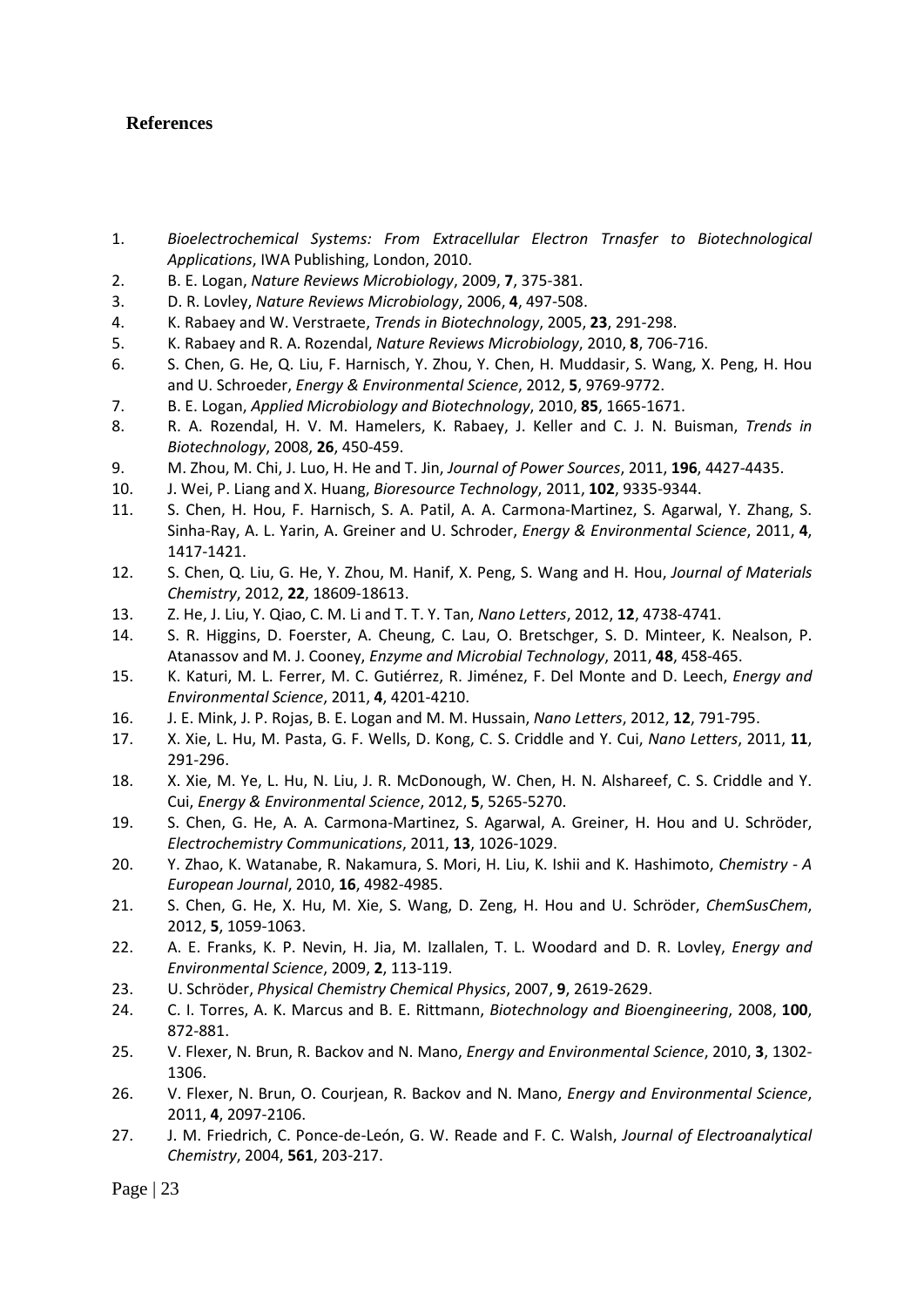- <span id="page-25-0"></span>28. Z. He, S. D. Minteer and L. T. Angenent, *Environmental Science and Technology*, 2005, **39**, 5262-5267.
- <span id="page-25-1"></span>29. B. R. Ringeisen, E. Henderson, P. K. Wu, J. Pietron, R. Ray, B. Little, J. C. Biffinger and J. M. Jones-Meehan, *Environmental Science & Technology*, 2006, **40**, 2629-2634.
- <span id="page-25-2"></span>30. J. Chen, A. I. Minett, Y. Liu, C. Lynam, P. Sherrell, C. Wang and G. G. Wallace, *Advanced Materials*, 2008, **20**, 566-570.
- <span id="page-25-3"></span>31. M. C. Gutierrez, Z. Y. Garcia-Carvajal, M. J. Hortiguela, L. Yuste, F. Rojo, M. L. Ferrer and F. del Monte, *Journal of Materials Chemistry*, 2007, **17**, 2992-2995.
- <span id="page-25-4"></span>32. S. J. Little, S. F. Ralph, N. Mano, J. Chen and G. G. Wallace, *Chemical Communications*, 2011, **47**, 8886-8888.
- <span id="page-25-5"></span>33. P. G. Dennis, K. Guo, M. Imelfort, P. Jensen, G. W. Tyson and K. Rabaey, *Bioresource Technology*, 2013, **129**, 599-605.
- <span id="page-25-6"></span>34. K. Rabaey, W. Ossieur, M. Verhaege and W. Verstraete, *Water Science and Technology*, 2005, **52**, 515-523.

#### TABLE OF CONTENTS/GRAPHICAL ABSTRACT



Very high current densities are developed when a microbial biofilm is developed in this new material. The NanoWeb-RVC scaffold combines the advantages of open macrostructure and the carbon nanotube nanostructure.

#### BROADER CONTEXT PARAGRAPH

In microbial bioelectrochemical systems, whole cells are used as biocatalysts to catalyse oxidation and/or reduction reactions. The concept is very promising, with many prospective advantages, particularly with regards to the use of self-(re)generating and inexpensive catalysts, and operation under mild conditions (room temperature and ambient pressure).